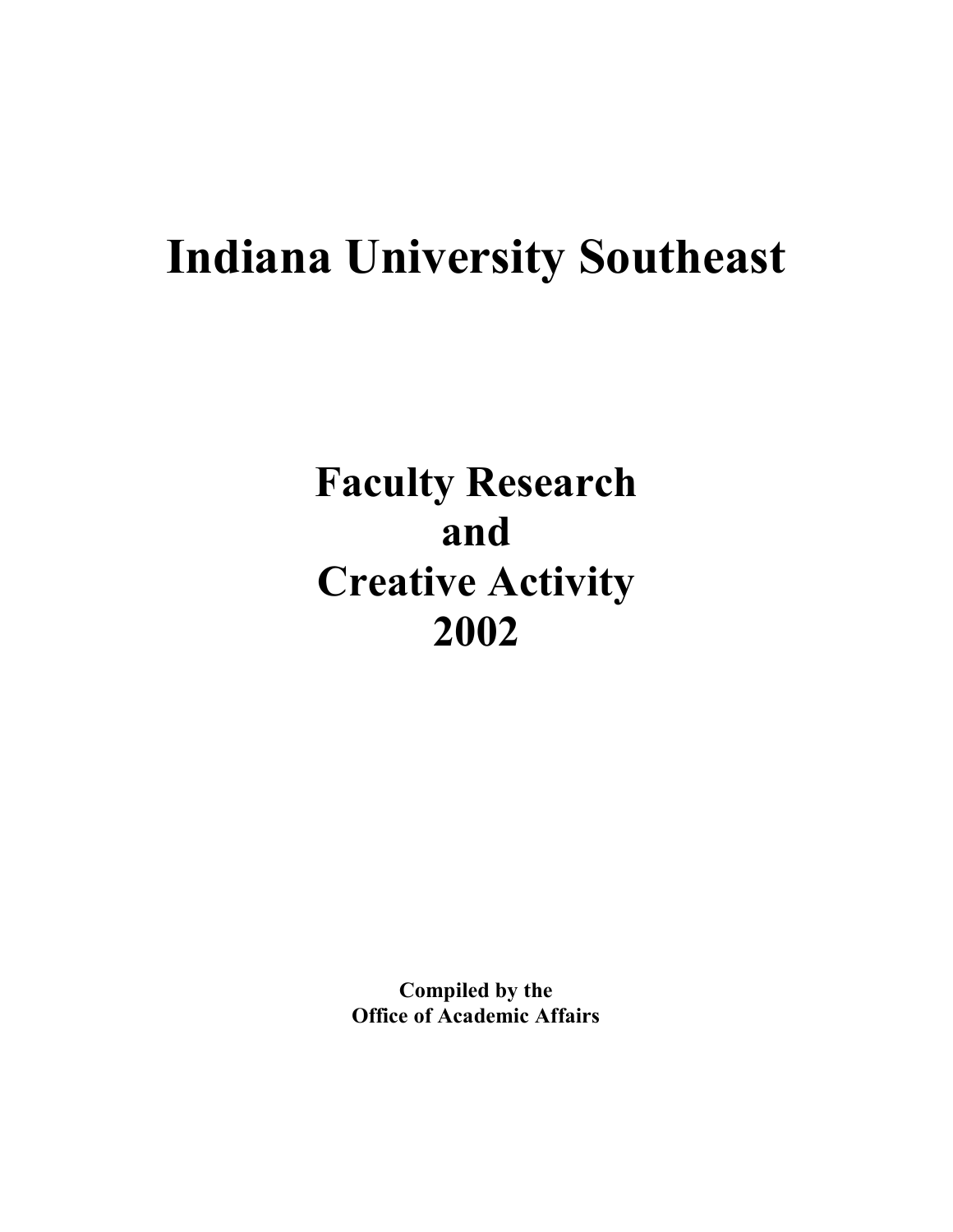## **ARTICLES**

Allen, Anne. AThe House as Social Metaphor: Architecture, Space and Language in Western Samoa@, in *Representing Space in Oceania: Culture in Language and Mind*, Giovanni Bennardo (ed.), Pacific Linguistics, Department of Linguistics, Research School of Pacific and Asian Studies, Australian National University, Canberra, 2002.

Altmann, James L. AExtreme Volatility in Interest Rates and Earnings Growth Rates: The Bane of Forensic Economists@ in the Journal of Business Disciplines, Volume III, Number 1, Fall 2002.

Ambrose, Timothy. A*De noche illegan de* Cecilia Urbina *y Hombres armados* de John Sayles: dos visiones de to possible selvativco.@ in *La Ruta de las Palabras: La Imaginacion de Cecilia Urbina*. Eds. Medina, Manuel F. and Douglas J. Weatherford. Mexico: Brigham Young Univ., 2002.

Anderson, Virginia. A>The Perfect Enemy=: Clinton, the Contradictions of Capitalism and Slaying the Sin Within.@ *Rhetoric Review* 21 (2002): 384-400.

Asare, Benjamin. ALocal Involvement in Rural Development@ in *Development in Practice*, Volume 2, #2, May 2002, pp. 218-223.

Badia, Mindy. A*Don Quijote de la Mancha.@ Feminist Encyclopedia of Spanish Literature*. Westport: Greenwood Press, 2002. 182-5.

Badia, Mindy. ACalderon de la Barca, Pedro.@ *Feminist Encyclopedia of Spanish Literature*. Westport: Greenwood Press, 2002. 83-7.

Baker, Crump W. On a weak form of weak quasi-continuity, *Internat. J. Math. Math. Sci*. 31 (2110). 381-386.

Baker, Crump W. Slightly precontinuous functions, *Acta. Math. Hungar*. 94 (2002), 45-52.

Bochan, Bohdan. AThe Morphology of Fragments in Peter Henisch=s *Hoffman=s Erzahlungen*.@ **Balancing Acts. Textual Strategies of Peter Henisch**. Ed. Craig Decker. Riverside: Ariadne Press 2002, pp. 101-130.

Christiansen, Linda and Rick Jenks. AThe Current State of Marriage,@ The Journal of Family Ministry, Vol. 16 No. 1, pp. 58-74, Spring 2002.

Crothers, Glenn. A>Bringing History to Life=: Oral History, Community Research and Multiple Levels of Learning,@ Journal of American History 88 (March 2002), 1446-1451.

Dey, Sukhen and Welsh, John. **Quality Measurement & Quality Assessment in Higher Education**. British Journal of Quality Assurance in Higher Education, Spring 2002.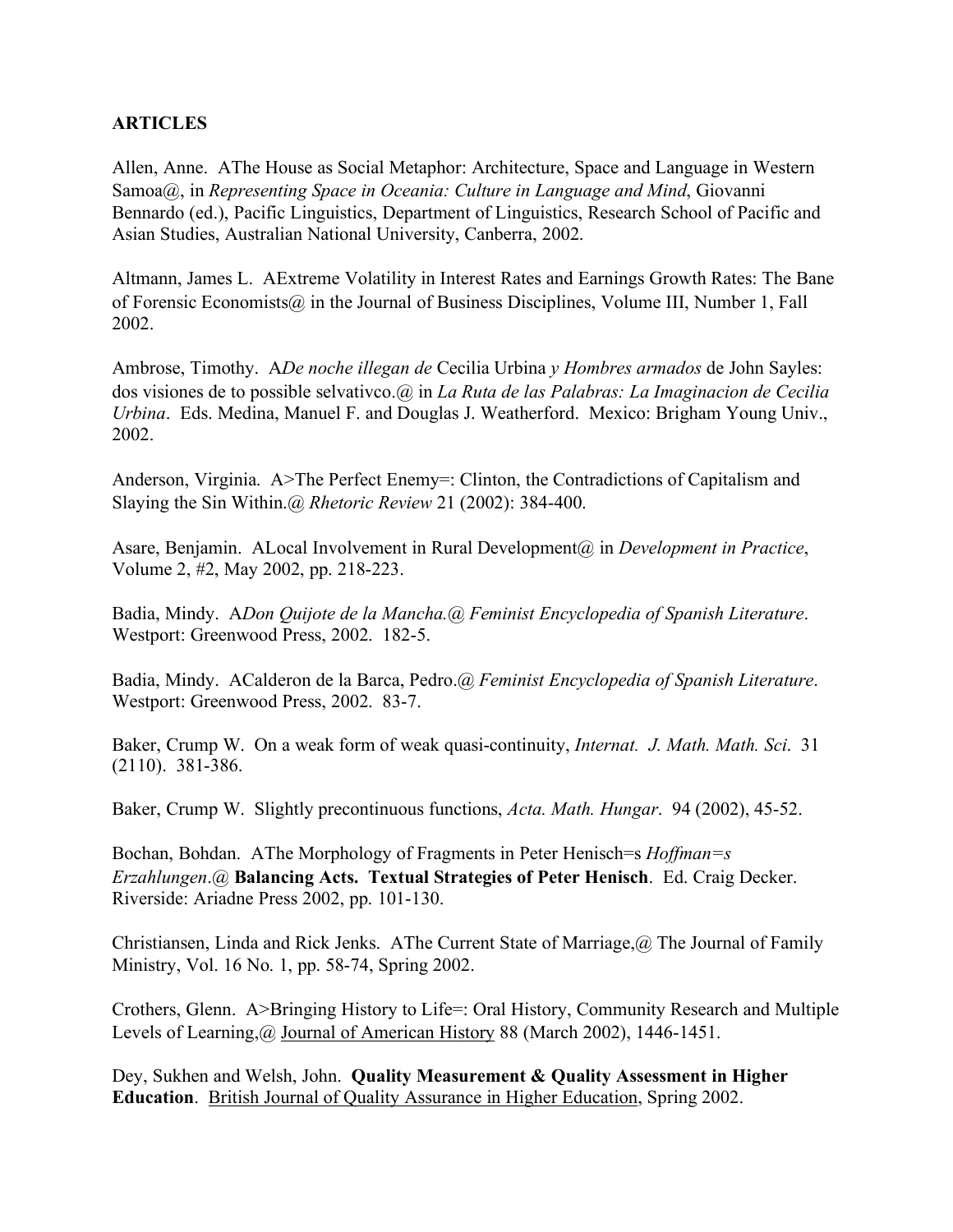Dey, Sukhen and Welsh, John. **QMS2000: Linking Assessment and Information Technology**. Campus Wide Information Systems Journal. Spring 2002

Dey, Sukehn, Welsh, John, Sangvi, Bharat. **Continuous Quality Measurement in Higher Education: Using a Client-Server Decision Support Model**. New Perspective on Information Systems Development: Theory, Methods and Practice. Kluwer-Plenum Academic Publishers. New York. 2002. Pp. 599-607.

Earley, Samantha. ADismantling Master Thoughts: Discourse and Race in Frederick Douglass= *Narrative*.@ Atenea. 21, 1-2 (January-December, 2001): 179-192. (Listed as forthcoming last year; the journal finally was printed this year.)

Faulk, Dagney. AThe Economic Impact of Indiana University Southeast on the Louisville Region.@ Indiana Business Review, 76. 4, 2002, pp. 25-27.

Faulk, Dagney. ADo State Economic Development Incentives Create Jobs? An Analysis State Employment Tax Credits,@ National Tax Journal, 55.2, 2002, pp. 263-280.

Fields, T.H. (2002). The Use of Task Group Principals to Facilitate Community. In T. McDonald, M. Orbe, & T. Ford-Ahmed (Eds.) **Building Diverse Communities** (pgs. 149-167). Cresskill, NJ: Hampton Press.

Fields, T.H. & Hines, P.L. (2002). Pregroup Screening Issues for School Counselors. **Journal for Specialists in Group Work**, 27(4), 358-376.

Findling, John and John Bryant. AStamp, Coin and Postcard Collecting,  $\omega$  in M. Thomas Inge and Dennis Hall, eds. *The Greenwood Guide to American Popular Culture*. 4 vols. Westport, CT: Greenwood Publishing Group, 2002, pp. 1721-1754.

Findling, John. AAmerica at the Great Exhibition,  $\omega$  in Franz Bosbach and John Davis, eds., *The Great Exhibition and Its Legacy*. Munich: K.G. Saur, 2002, pp. 197-204.

Finkel, D., Reynolds, C.A., Gatz, M., & Pedersen, N.L. (2002). Sources of influence on rate of cognitive change over time in Swedish twins: An application of latent growth models. Experimental Aging Research, 28, 407-433.

Finkel, D. & Burger, T.D. (2002). Relationships between body modifications and very high-risk behaviors in a college population. College Student Journal, 38, 203-213.

Finkel, D., Laythe, B., Bringle, R. & Kirkpatrick, L.A. (2002). Religious fundamentalism as a predictor of prejudice: A two-component model. Journal for the Scientific Study of Religion, 41, 623-637.

Forinash, K. R. Salmon, C. Robbins. ABrownian Motion Using Video Capture@ **Eur. J. Phys**. 23 (May 2002) 249-253.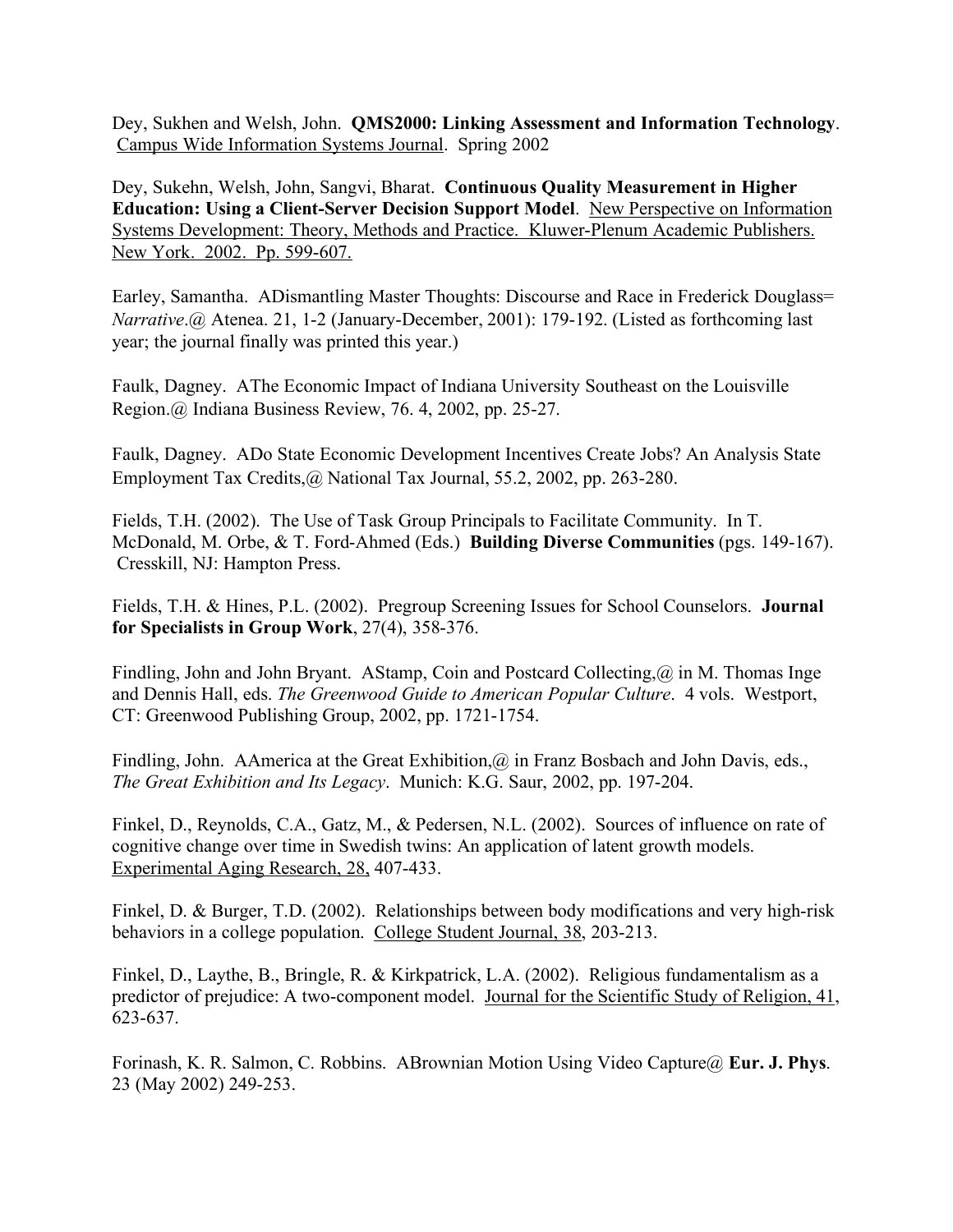Forinash, K. & R. Wisman. ASimple Internet Data Collection for Physics Laboratories,@ **American Journal of Physics**, Vol. 70 No. 4 (2002) p. 458.

Forinash, K. ACoupled Multi-Component Systems: A Simple Membrane Model@ **Journal of Biological Physics** vol. 28 (2002) 63-75.

Free, K., Morrison, S., & Newman, M. (2002). Do Progression and Remediation Policies Improve NCLEX Pass Rates? Nurse Educator, 27 (2), 94-96.

French, G.R. & Coppage, R.E. **Restructuring Management Accounting Education** Journal of Cost Management. (Vol. 16, No. 2) March/April 2002. Pp. 40-45.

Henry, G., Burger, T., & Henry, M. (2002). Does gender determine success in negotiation? *Journal of the Indiana Academy of the Social Sciences*, V, 62-70.

Herdoiza-Estevez, Magdalena. AOne Day in Guajiquiro,@ *Childhood Education*, Summer Edition.

Hess, Mickey. AA Nomad Faculty: English Professors Negotiate Self-Representation in University Webspace.@ *Computers & Composition* 19 (2002): 171-189.

Hollenbeck, James. Published: AThe 1918-1919 influenza pandemic: a pale horse rides home from war@. Bios, A Quarterly Journal of Biology. Volume 73:1. 2002.

Jamski, William. ALiverpool Statistics,@ Mathematics Teacher, Volume 95, Number 1 (January 2002), pp. 18, 20.

Jamski, William, Ryan, Walter and Lang, Chris. AAnother Venus-Versus-Mars Interpretation, @ Mathematics Teacher, Volume 95, Number 6, (September 2002), pp. 432, 465.

Jamski, William. AA Gallon of Everything, @ Mathematics Teacher, Volume 95, Number 3 (March 2002), pp. 187, 188-189.

Jamski, William. Menu Problems. Mathematics Teaching in the Middle School, Volume 7, Number 5 (January 2002), pp. 288, 290.

Jamski, William. Menu Problems. Mathematics Teaching in the Middle School, Volume 7, Number 6 (February 2002), pp. 344, 352.

Jamski, William. Calendar Problems. Mathematics Teacher, Volume 95, Number 5 (December 2002), pp. 698, 700. (Taken from Middle Grades Mathematical Challenges from the Mathematics Teacher Calendar Problems).

Jamski, William. Menu Problems. Mathematics Teaching in the Middle School, Volume 8, Number 2 (October 2002), pp. 96, 97, 98.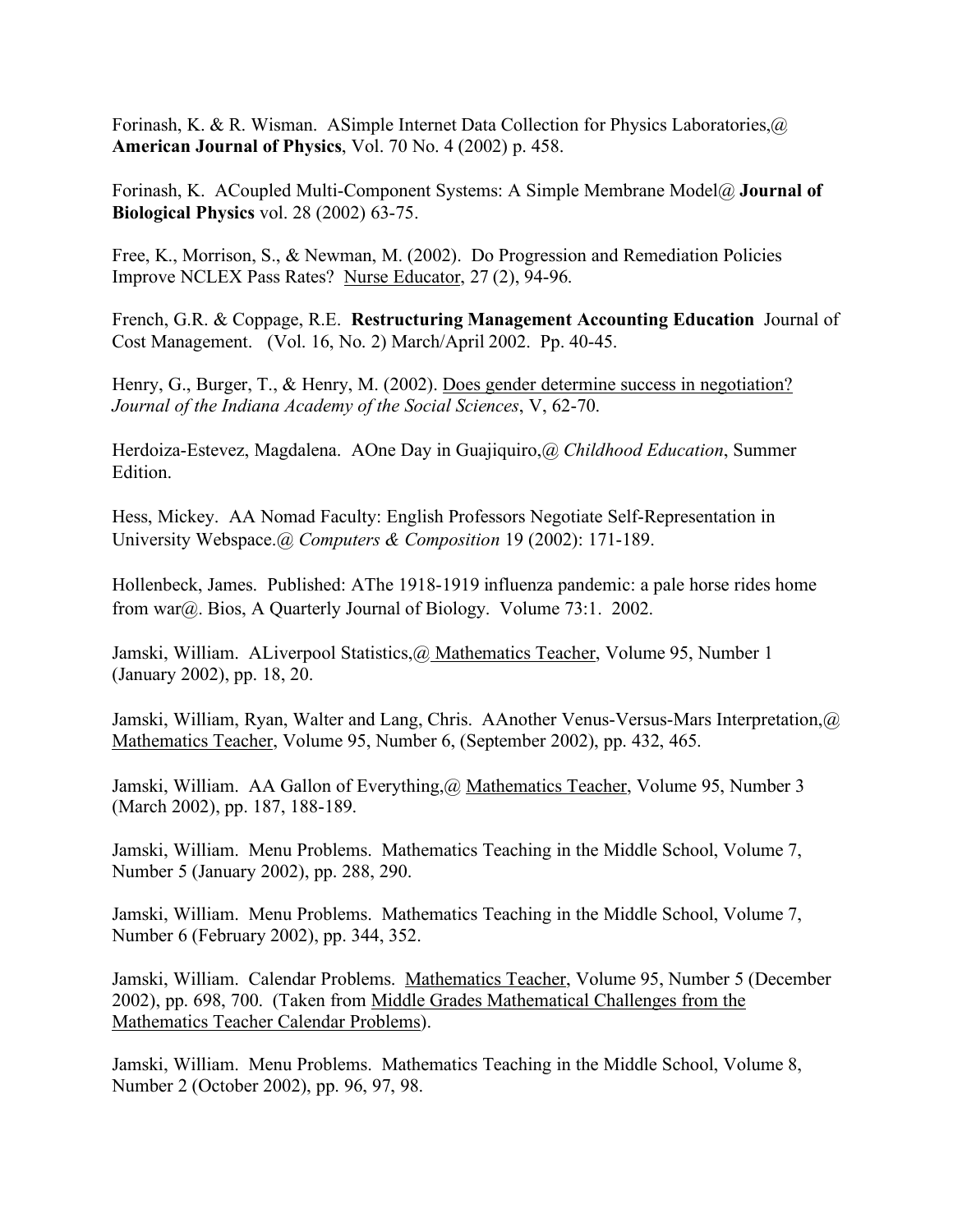Jamski, William. Menu Problems. Mathematics Teaching in the Middle School, Volume 7, Number 9 (May 2002), pp. 512, 514.

Jenks, Richard. *The Current State of Marriage: Fact and Fiction*. *Journal of Family Ministry*, 2002, 16, 58-74.

Jenks, Richard. *Attitudes Concerning Marriage Annulment*. **The CARA Report**, 2002, 7, p. 5.

King, G. (2002). Crisis Management & Team Effectiveness: A Closer Examination. *Journal of Business Ethics*, 41, 235-249.

Morgan, R.K. and Morgan, D.L. Single-subject research design: Bringing science to managed care. In Kazdin, A.E. (2002). Methodological Issues and Strategies in Clinical Research.

Morgan, R.K. (2002). Making group discussions work. It Works for Me II, New Forums Press.

Otu, Emmanuel O. and R. Chiarizia. Thermodynamics of the extraction of some metal ions by dialkyl-substituted diphosphonic acids, *Proc. Inter. Solvent Extraction Conf.* 2002, vol. 1, 408- 413.

Otu, Emmanuel O., Renato Chiarizia, Paul G. Rickert and Kenneth L. Nash. The Extraction of Americium and Strontium by p,p=-di(2-ethylhexyl) benzene-1,2-diphosphonic acid. *Solvent Extraction and Ion Exchange* 2002, 20, 607-632.

Pittman, Paul and Thomas Kratochwill, University of Wisconsin-Madison. AExpanding Problem-Solving Consultation Training: Prospects and Frameworks (a), a special issue of the *Journal of Educational and Psychological Consultation*, Vol. 13, Number 1 & 2, 2002.

Rajah, TT, Tong, GM, Zang, XP, Pento, JT. The effect of antiestrogens on TGF-beta-mediated chemotaxis of human breast cancer cells. *Anticancer Research* 22 (1A): 103-6, 2002. Taylor, D.W., D.J. Beerling, J.A. Lake, R.A. Berner, L.J. Hickey and D.L. Royer. 2002. Carbon isotopic evidence implying high O2/CO2 ratios in the Permo-Carboniferous atmosphere. Geochimica et Cosmochimica Acta 66:3757-3767.

Ryan, Walter (2002). Using Digital Cameras in Teaching Mathematics. Indiana Mathematics Teacher, 15 (2).

Thompson, B. C. (2002) Using Children=s Literature to Explore a Diverse World. *Indiana English*, 25 (1), 45-48.

Schansberg, Eric. ACommon Ground Between the Philosophies of Christianity and Libertarianism@, *Journal of Markets and Morality*, Fall 2002.

Shen, Yu. AHistory and Interpretation: the debate over SACO,@ in *Republican Archives*, (2002:3), 88-96.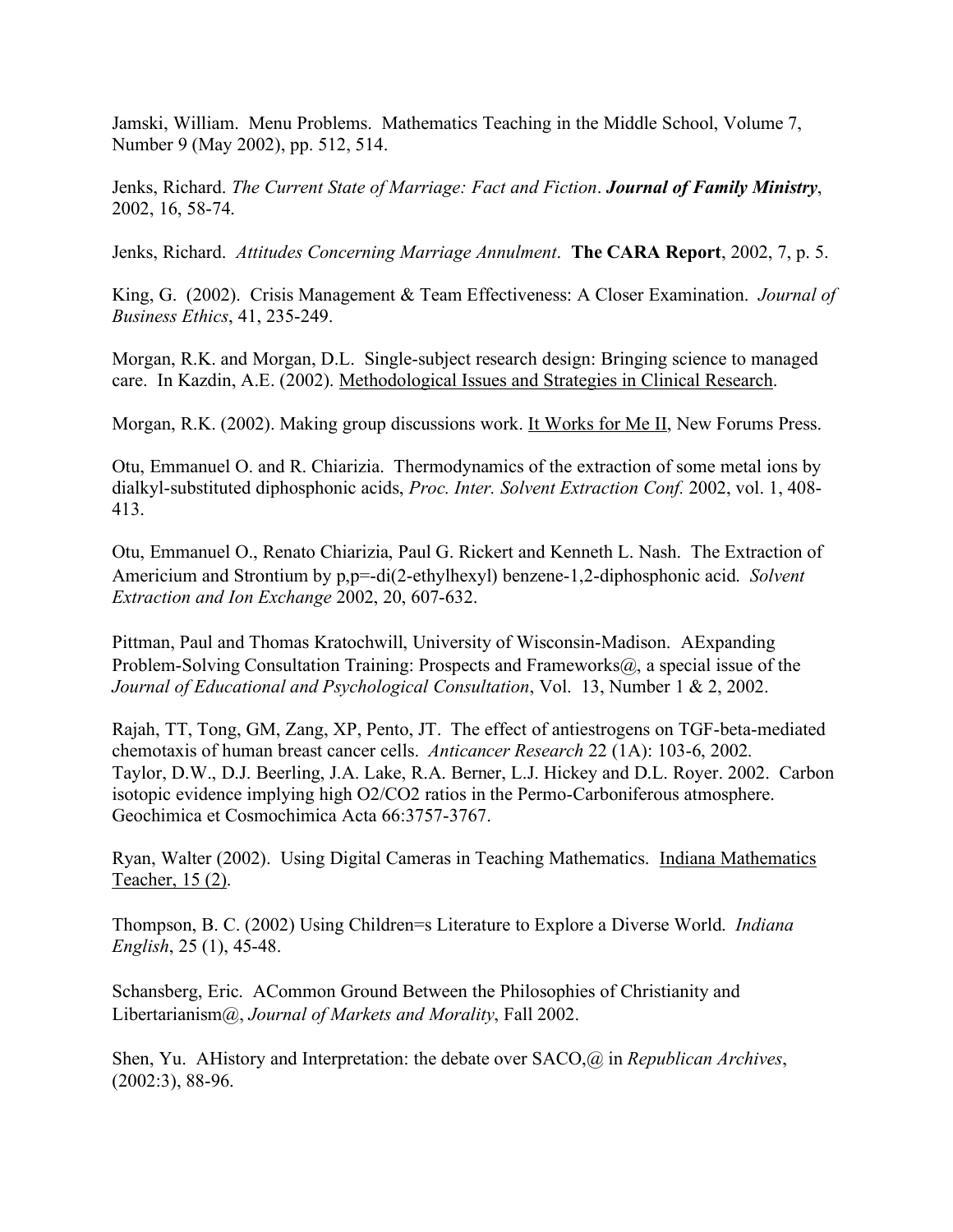Shen, Yu. ASACO Re-Examined: Sino-American Intelligence Cooperation during World War II,@ in *Intelligence and National Security* (Winter 2001: Number 4), 149-174.

Sloss, G. Sam. 2002. Teach Religion in the Schools. In *Social Anarchism*, 32 (Winter 2002- 2003), pp. 27-28.

Sloss, G. Sam. 2002. AEvolution and Sociology.@ *Sociological Focus* 35 (3): 229-234.

Tipgos, Manuel. AWhy Management Fraud is Unstoppable.@ The CPA Journal. New York Society of CPAs. December 2002.

Treves, D.S., J. Zhou, B. Xia, L.Y. Wu, T.L. Marsh, R.V. O=Neill, A.V. Palumbo and J.M. Tiedje. 2002. Spatial and resource factors influencing high soil microbial diversity. *Appl. Environ. Microbiol*. 68, 326-334.

Wadsworth, Frank, Uric Dufrene, Eldon Little and David Stupeck. ADoes Advertising Help or Hurt a Firm? It Depends on Who You Ask: The Influence of Advertising on Firm Performance Using Market and Accounting Based Performance Measures,@ *Journal of Accounting and Finance Research*. Vol. 10, No. 6, November 2002.

Weger, H., Jr. (2002). The relational consequences of violating pragma-dialectical rules during arguments between intimates. In F.H. van Eemeren (Ed.) Advances in pragma-dialectics (pp. 197-214). Newport News, VA: Vale.

Weger, H., Jr. & Polcar, L.E. (2002) Another Look at the validity of the Role Category Questionnaire. Kentucky Journal of Communication.

Wheat, Jerry. AMacedonian Machismo: Alive and Well, @ The Corydon Democrat, Vol. 146, No. 20, June 19, 2002, pp. C8.

Wheat, Jerry, Brenda Swartz and Rick French. ADeveloping Effective Faculty Competencies for Teaching International Business Topics,@ The International Business and Economics Research Journal, Volume 1, Number 5, pp. 17-23.

Wheat, Jerry. AHow to Start a University in Tetovo, Macedonia, @ The Corydon Democrat, Vol 146, No. 19, June 12, 2002. pp. C1.

## **BOOKS**

Cady, M.P. *Organic and Biochemical Experiments*, IUS, 2002. (Sold at IUS only)

Findling, John and Thackeray, F.W. *Events That Changed Great Britain Since 1689*. Westport, CT: Greenwood Publishing Group, 2002.

Gugin, Linda and St. Clair, James. *Chief Justice Fred M. Vinson of Kentucky: A Political*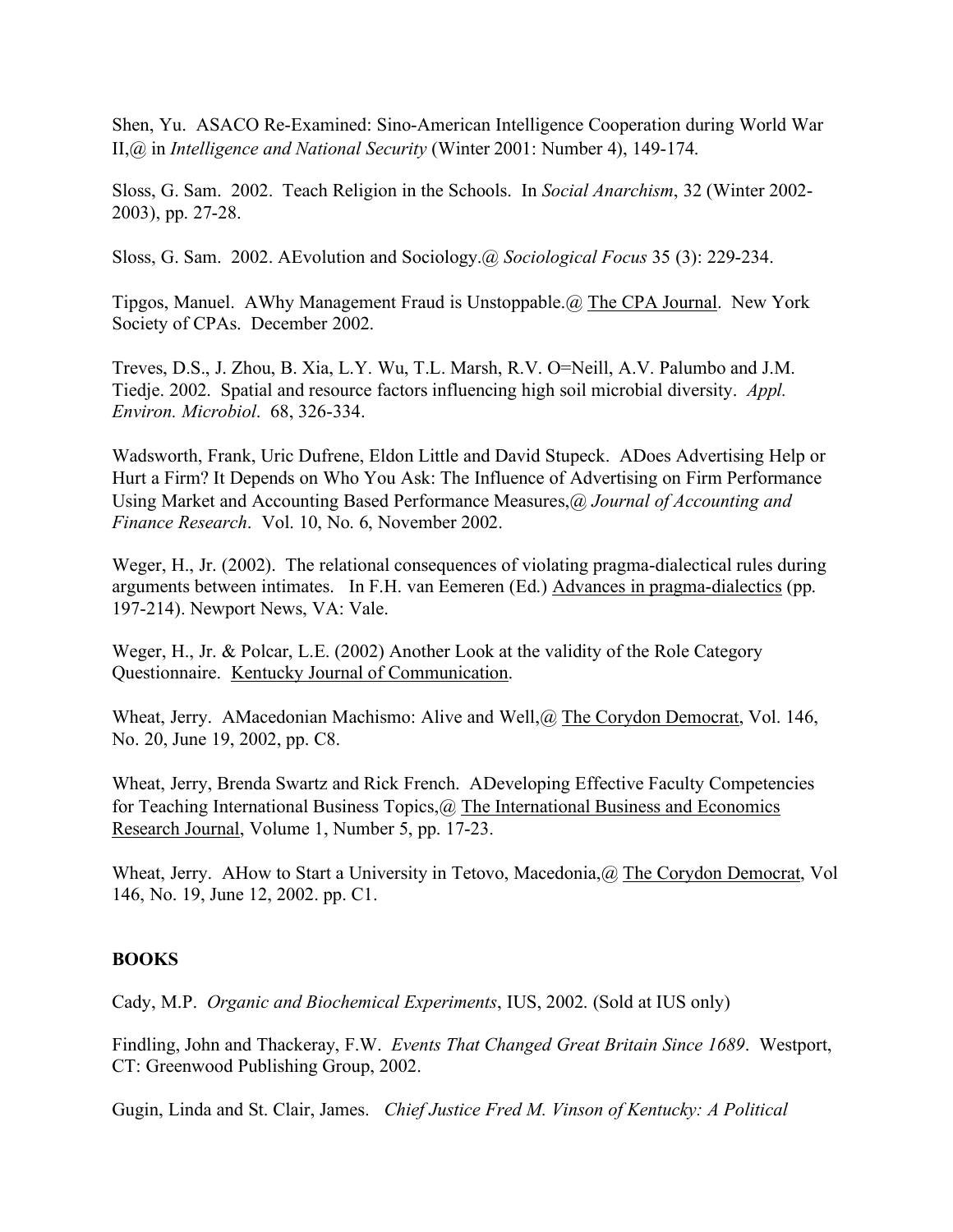*Biography,* University Press of Kentucky. May 2002.

Jenks, Richard. *Divorce and Annulment in the Catholic Church: Healing or Hurtful*, 2002, Binghamton, NY: The Haworth Press.

Smead, Rosemarie. *Skills for Living: Group Counseling Activities for Young Adolescents* (Volumes 1 and 2 combined), Published in December 2002 in Korea, by Hakjisa Publishers.

Tipgos, Manuel and Erlinda Echanis and Rafael Rodriguez (from University of the Philippines). Management Accounting and Control: Text and Philippine Cases. Development Center for Finance: UP, 2002.

Wadsworth, Frank. *Insider=s Guide to Franchisee Satisfaction in the United States*, Indiana Franchise Research Center: New Albany, IN 2002.

#### **MEDIA MATERIALS**

Whitaker, Stanley. Represented IUS on Public Radio, State of Affairs, WFPL, ABullying Behaviors,@ August 28, 2002.

#### **PAPERS PRESENTED**

Abshire, Jean. AThe Northern Ireland Conflict@ Presentation for the annual fall retreat of the Indiana Council on World Affairs, October 2002, Clifty Falls State Park, Indiana.

Abshire, Jean. AEthnic Political Mobilization in South Tyrol, Italy: A Help or a Hindrance to Liberal Democracy $\omega$  Paper presented at the meeting of the International Society for the Study of European Ideas, July 2002, Aberystwyth, Wales, U.K.

Allen, Anne. AFrom Object to Icon: The Globalization of Samoan *Tapa* and *Fale*@, Paper presented at the Association for Social Anthropology in Oceania Conference, February 2002, Auckland, New Zealand.

Altmann, James L. Statistical Analysis of EVA and MVA presented at the Academy of Business Disciplines  $4<sup>th</sup>$  Annual Conference, November 7-9, 2002, Ft. Meyers, Fl.

Ambrose, Timothy. A*De noche illegan de* Cecilia Urbina *y Hombres armados* de John Sayles: dos visiones de to possible selvativco. @ at the 54<sup>th</sup> Annual Kentucky Foreign Language Conference in Lextington, April, 2002.

Ambrose, Timothy. AHigh-Brow and Popular Literature: The Sophisticated Fiction of Jorge Luis Borges and the Science Fiction of Philip K. Dick.@ Presented at the  $30<sup>th</sup>$  Annual Mountain Interstate Foreign Language Conference at Furman University in South Carolina, in October, 2002.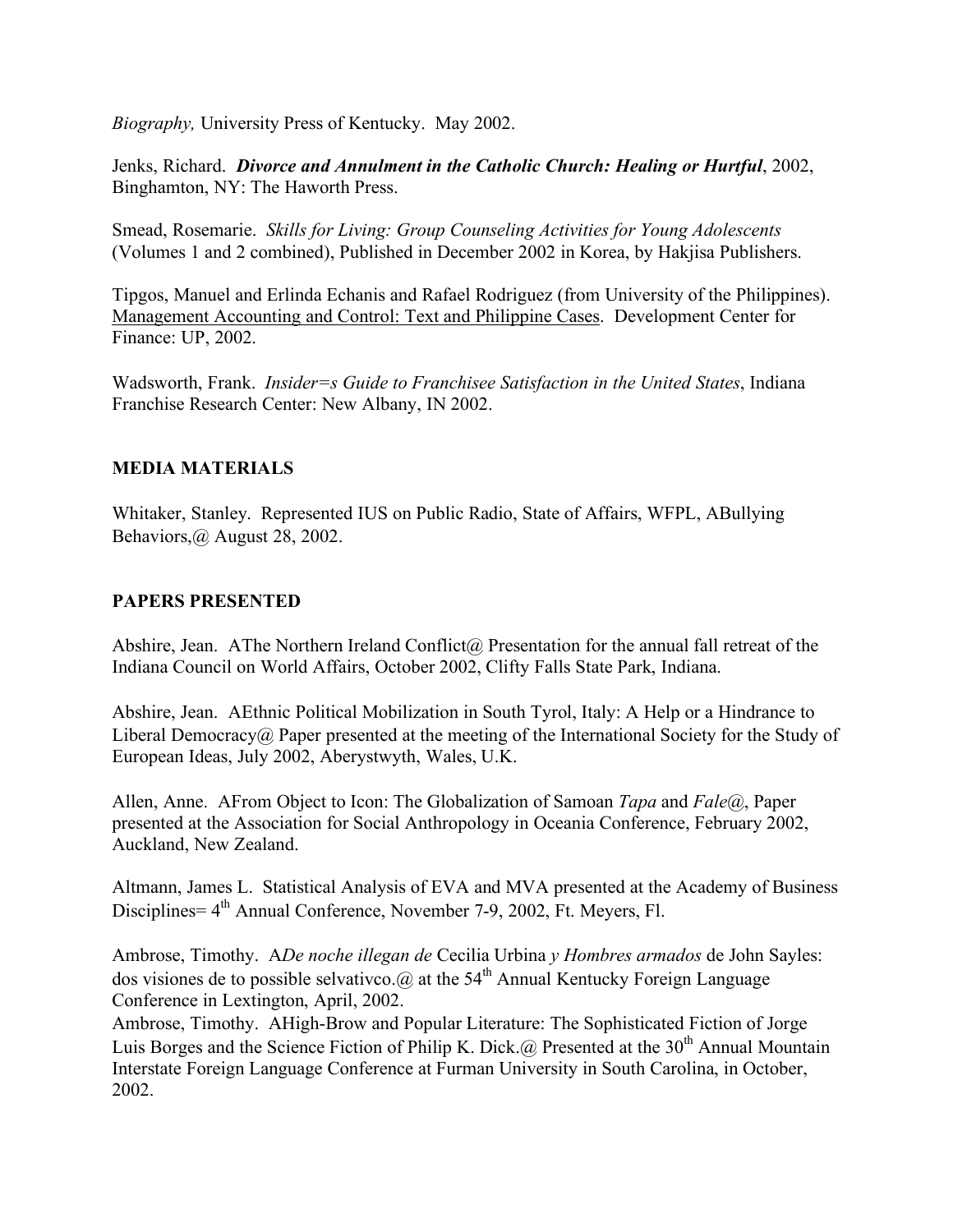Anderson, Virginia. ATaking the  $\geq 1$ = Out of Salivation: Burke=s Well-Trained Chickens, Impotent Genes and the Morality of Mistakes.@ Triennial Conference at the Kenneth Burke Society. New Orleans, LA. 26 May 2002.

Anderson, Virginia. AHow Rhet/Comp Plays the Game: Responsibility, Expediency and the Move to Writing Lectureships.@ Thomas R. Watson Conference on Rhetoric and Composition. Louisville, KY. 10 Oct. 2002.

Anderson, Virginia. ATensions Between Meaningful Assessment and Those Mandated by Accrediting Agencies.@ Workshop Presentation. Conference on College Composition and Communication. Chicago, IL. 20 March 2002.

Anderson, Virginia. ALecturers to the Rescue: Two Perspectives on a Project to Improve Fullto Part-Tim Ratios.@ With Gilbert Atnip. 2002 AAHE Conference on Faculty Roles and Rewards - Making Part Time Faculty Genuine Partners in the Academic Community. Pre-Conference Assembly on Part Time Faculty Issues. Phoenix, AZ. 24 Jan 2002.

Ash, Robert. Serial and Multi-project Scheduling with and without Preemption, presented at the 33<sup>rd</sup> Annual Meeting of the Decision Sciences Institute (DSI) in San Diego on November 25, 2002.

Ash, Robert. Preemption or Non-preemption in Resource Constrained Multi-Project Scheduling, presented at the Production and Operations Management Society (POMS) Annual Meeting for 2002 at San Francisco on April 7, 2002.

Babione, C. (2002). Developing Electronic Data Retrieval Systems for Accreditation Standards. Assessment Institute, Indianapolis, IN.

Babione, C., Givens, C., Hoeppner, C., & Shea, C. (2002). Electronic Mentoring of Special Needs Teachers. Southeastern Indiana PDK March 2002 Meeting. New Albany, IN.

Babione, C., Givens, C., Hoeppner, C., & Shea, C. (2002). Electronic Mentoring of Special Needs Teachers. Annual Association of Teacher Educators Meeting, Denver, CO.

Babione, C. & Hottman, N. (2002). Assessing Performance of the Teacher as a Researcher Model. Annual Association of Teacher Educators Meeting, Denver, CO.

Babione, C. (2002). Impact on K-12 Learning (Invited Facilitator). ATE/IACTE Fall Conference, Nashville, IN.

Badia, Mindy. ADulcinea del Toboso. = Feminist Encyclopedia of Spanish Literature. Westport: Greenwood Press, 2002. 200-202.@ (Re) presentando el cuerpo/(Re)presentando el texto: *El examen de maridos* en el escenario contemporaneo.. Presented at Las Jornadas, Mexico City, Mexico, July 2002.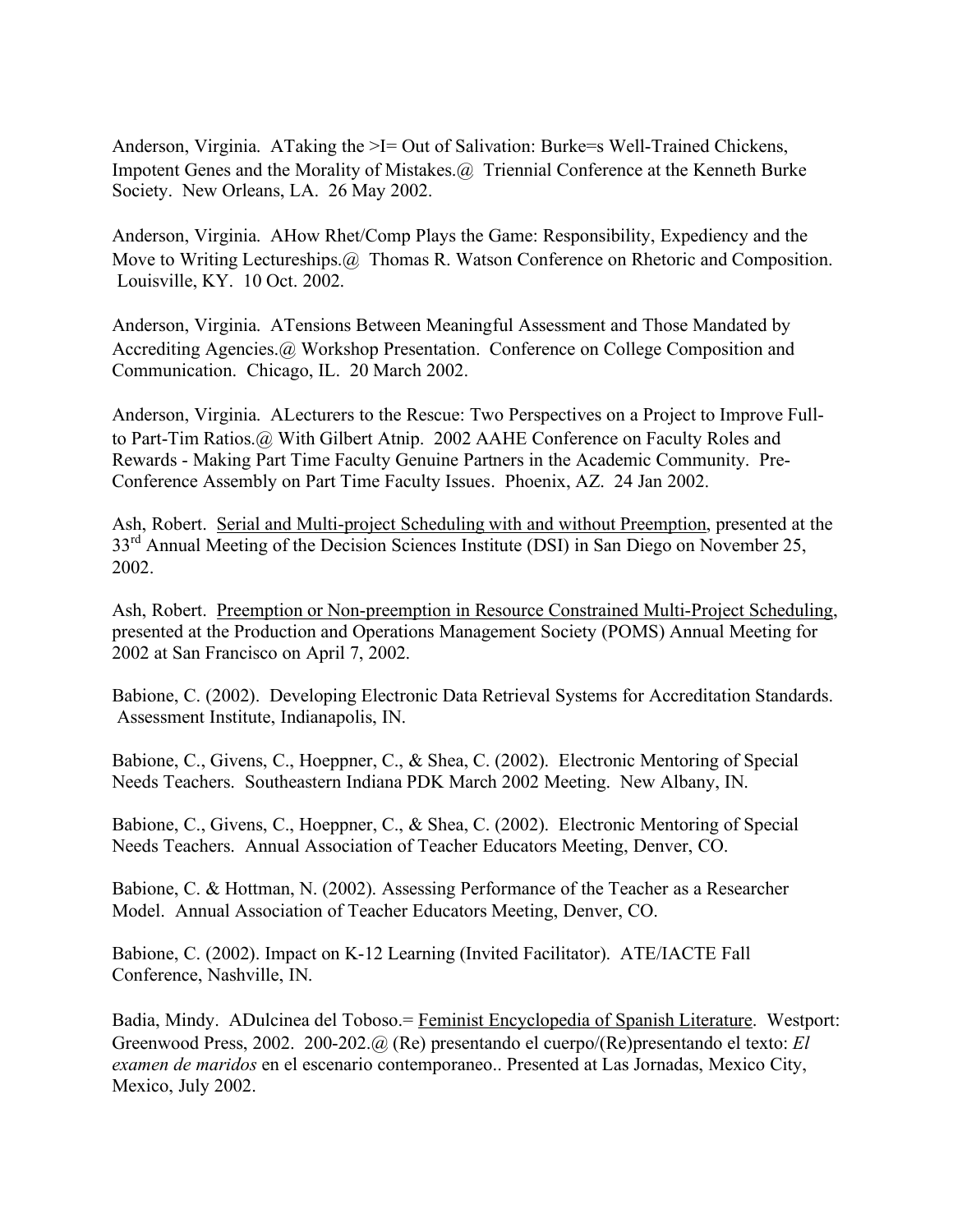Badia, Mindy. AStaging the Body/Staging the Text: Rui=z de Alrarcons=s *El examen de maridos* on the Contemporary Stage. @ Presented at the annual meeting of the Association for Hispanic Classical Theatre, El Paso, Texas, 2002.

Bochan, Bohdan. AThe Discourse of Anarchy in Thomas Bernhard=s > The Cellar.= $@$ International Conference on Chaos and Order in Literature and the Visual Arts and Cinema. Atlanta, November 2002.

Bochan, Bohdan. AThe Discourse of Parody in Thomas Bernhard=s A*Alte Meister*.@ Annual Twentieth-Century Literature Conference 2002. University of Louisville, February, 2002.

Brewer, Neil. ATE-1 and IACTE Fall Conference, October 20-22, 2002, Topic: Dispositions.

Cady, M.P. *Thoughts on the Evolution of Computational Instruction in College Chemistry*, Indiana Academy of Science, Butler University, October 11, 2002.

Cady, M.P. *A Calorimetry Experiment that Emphasizes the Affect of Surface Area upon Reaction Rates and the Errors Associated with Data Extrapolation: Acid Decomposition of Marble*, Indiana Academy of Science, Butler University, October 11, 2002.

Carducci, B.J. (2002, September 19). Standing out in a crowd: Gender and ethnicity as salient objects and their attributional consequences. Invited colloquium presented at Alliant Internal University, Los Angeles.

Carducci, B.J. & Regains, K.D. (2002, August). Personal and situational pervasiveness of shyness in adolescents. Poster presentation at the annual meeting of the American Psychological Association, Chicago.

Carducci, B.J. (2002, February). Don=t shy away from helping shy students: A Counselor=s guide. Workshop presented at the Indiana Counseling Association Conference, Indianapolis, IN.

Carlton, Rebecca. Presented APresentation Skills@ to International Association of Administrative Professionals on March 14, 2002, in Louisville, Ky.

Carlton, Rebecca. Presented with panel on ABasic Communication in Action: Co-Curricular Events that Support the Basic Course@ at the National Communication Association Convention in November 2002.

Crothers, Glenn. AHistory Close at Hand: Developing Community-Based Learning Projects in the U.S. History Survey,  $\omega$   $2^{nd}$  Annual Indiana University Scholarship of Engagement Conference, Indiana University-Purdue University, Indianapolis, February 22, 2002.

Crothers, Glenn. AA Biracial Life in a Segregated Society: Race, Color and Identity in the Life Story Narrative of Marguerite Davis Stewart, @ Oral History Association Annual Meeting, San Diego, California, October 24, 2002.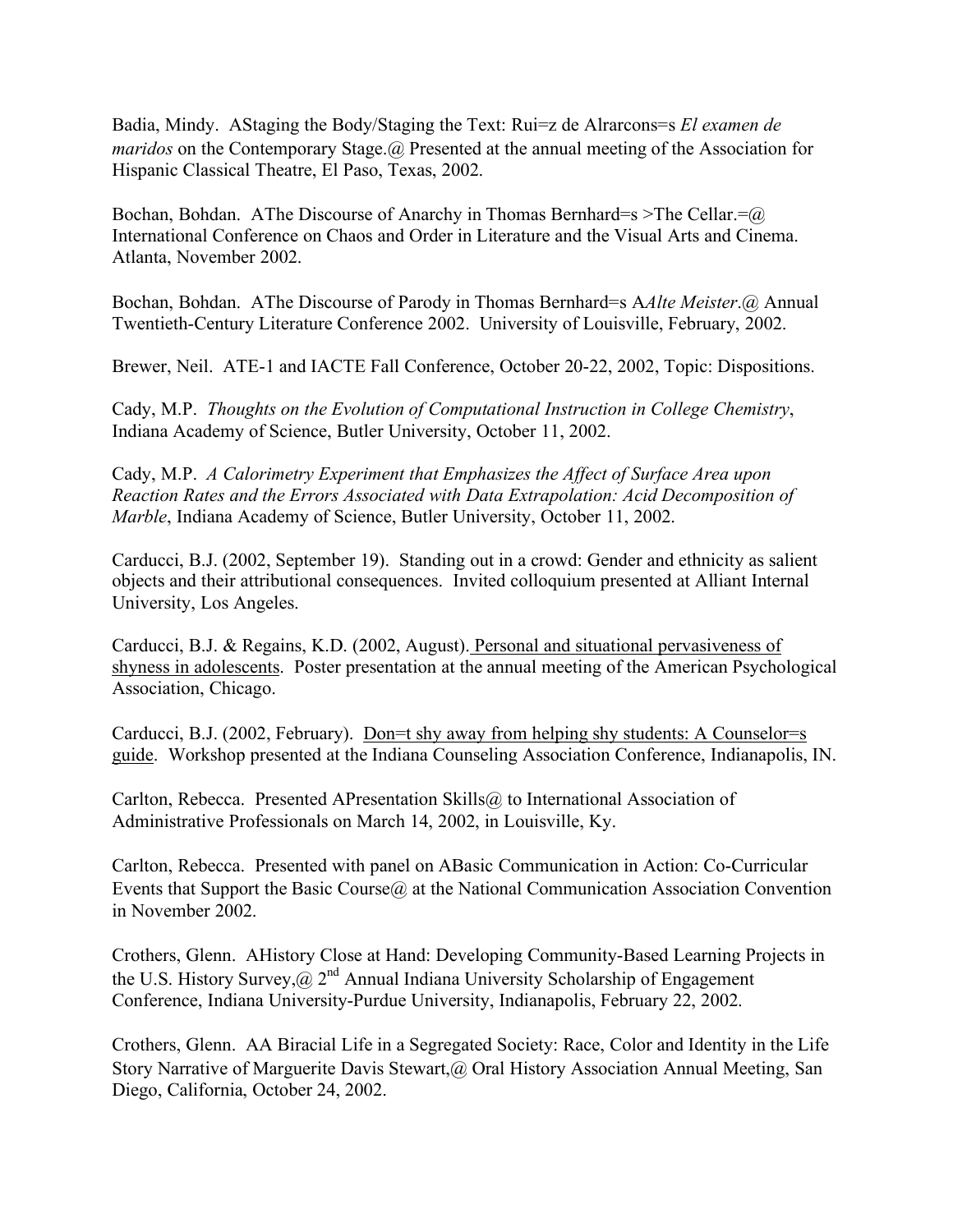Crothers, Glenn. AManaging Risk on the High Seas: Virginia Merchants and the Incorporation of Marine Insurance, 1760-1815,@ Conference on Risk and Reputation: Insecurity in the Early American Economy, Library Company of Philadelphia, Philadelphi, Pennsylvania, October 4, 2002.

deGraaf, Carl, Christiansen, Linda, Segal, Marcia & Wigley, Katherine. AEnabling First Year Faculty Dreams: A Collaborative Campus Project,@2002 POD Conference, Atlanta, GA, October 9-13, 2002.

Dey, Sukhen and Washer, Larry. **Quality and Outcome Measurement in Settings Managing Persons with Mental and Developmental Disabilities**. American Association of Mental Retardation. Annual Conference. Orlando, FL. May 18-22, 2002.

Dey, Sukhen and Reta Underwood. **Assessing Employee and Resident Satisfaction in Healthcare: Missing Link and Correlations**. National Association of Sub Acute and Post Acute Care. Annual Conference. Washington, DC, September 19-21.

Dey, Sukhen. **Patient Experience and Improving Security, Safety and Quality in Healthcare**. Department of Health and Human Services. Private Sector Initiative Concept Paper. Washington DC. Presented July 15, 2002.

Dey, Sukhen and Sangvi, Bharat. **Continuous Quality Measurement for IT Helps Desk Services and Application Users**. International Conference: Quality Assurance Institute - April 7-11, 2003 - Orlando, IN.

Dey, Sukhen and Washer, Larry. **QMS: Continuous Quality Measurement in Settings Managing Persons with Developmental Disabilities**. American Network of Community Options and Resources. Spring Conference. Myrtle Beach. March 9-12, 2002.

Edmonds, KE and Rollag, MD. Effects of light pulses and adrenergic regulation on pineal melatonin content in the marsh rice rat. Poster presented at the Society for Research on Biological Rhythms Annual Meeting. Amelia Island Plantation, Jacksonville, FL, May 22-26, 2002.

Edmonds, KE. Goitrogen treatment affects photoperiod-induced compensatory gonadal hypertrophy in the marsh rice rat (Oryzomys palustris). Poster presented at the Society for the Study of Reproduction Annual Meeting, Baltimore, MD, July 27-30, 2002.

Edmonds, K and Rollag, MD. Effects of age on pineal melatonin content and reproduction in the marsh rice rat (Oryzomys palustris). Poster presented at the Indiana Academy of Science Meeting at Butler University, Indianapolis, IN, October 11, 2002.

Ernstberger, Kathryn and Christiansen, Linda. AFraud Law Awareness and Attitudes Among Students: Survey Results Supporting Fraud Law Education in the Business Curriculum,  $(a)$  13<sup>th</sup> Annual Fraud Conference and Trade Show, Hollywood, CA, August 2002.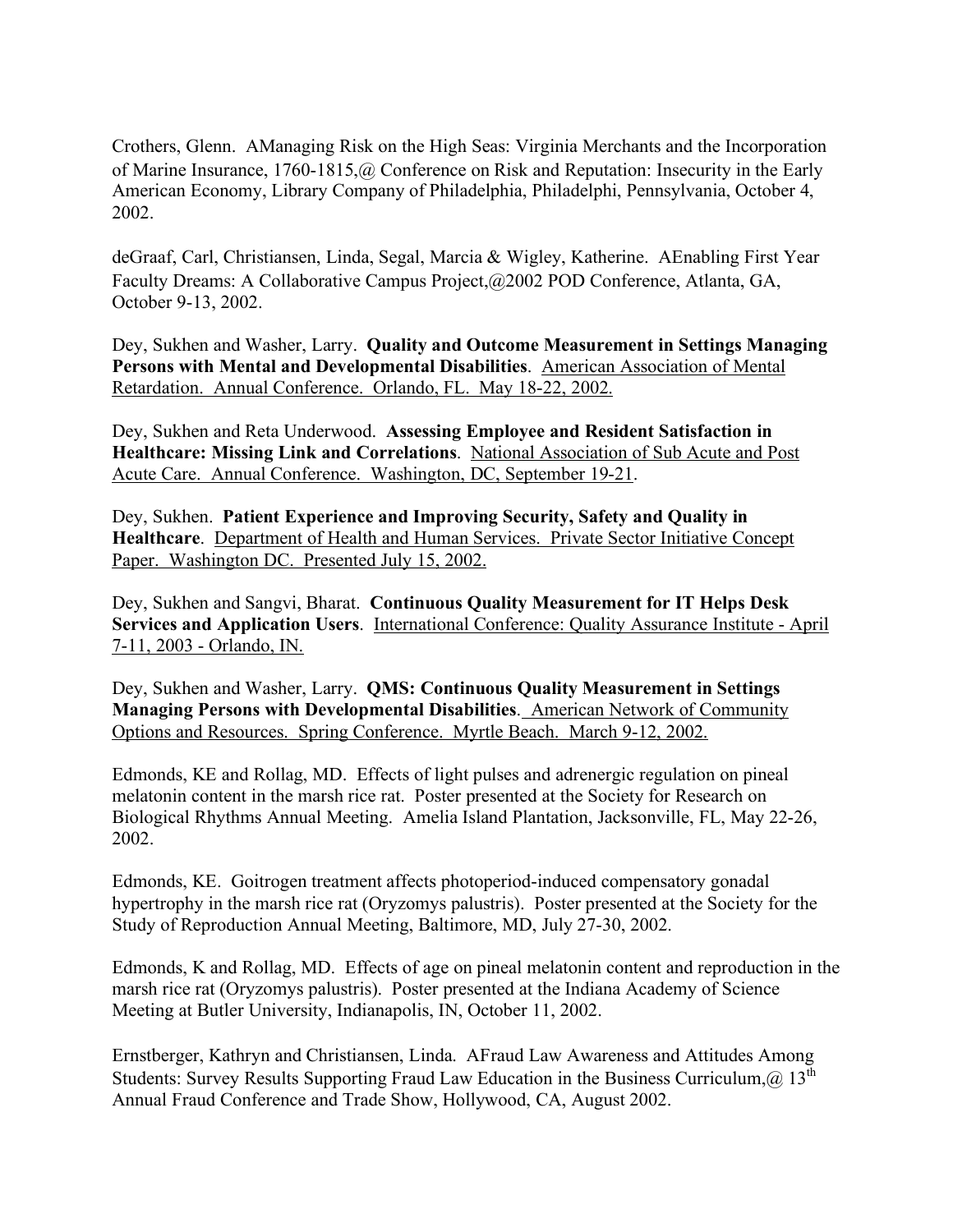Ernstberger, Kathryn, Kelly Nichols and M.A. Venkataramanan. AGenetic Algorithms for the Product Line Pricing and Positioning Problem,@ Decision Sciences Institute, San Diego, CA, November 2002.

Ernstberger, Kathryn, Ashok Soni and M.A. Venkataramanan. ADo MBAs Use Analytical Modeling Tools in the Workplace?@ Invited Workshop, Decision Sciences Institute, San Diego, CA, November 2002.

Fields, T.H. & Hines, P. Using Counseling Skills to Raise Student Achievement. Third Annual School Counseling Summer Academy of the Education Trust, June 6-8, Chicago, IL.

Fields, T.H. & Hines, P.L. Preparation of School Counselors: Counselors & Principals Evaluate Essential Skills. National Convention of the Association of Counselor Educators and Supervisors, October 17-20, 2002, Park City, Utah.

Fields, T.H. & Hines, P.L. Rubrics in Counselor Education: Setting Expectations and Providing Feedback. National Convention of the Association of Counselor Educators and Supervisors, October 17-20, Park City, Utah.

Findling, John. AAspects of Australian and New Zealand World=s Fairs,@ annual meeting, Popular Culture Association, Toronto, March 2002.

Finkbine, Ronald and Nicholas Kraft. *Introducing the Test Harness: Automating the Test Suite*, Information Systems Education Conference 2002, San Antonio, November 2002.

Finkbine, Ronald. *Pattern Recognition of the Selection Sort Algorithm*, ICCI 2002, The 1st IEEE International Conference on Cognitive Informatics, Calgary, Canada, August 2002.

Finkbine, Ronald. *Terms of Science*, 13<sup>th</sup> International Conference on College Teaching & Learning, Jacksonville, 2002.

Finkel, D., Pedersen, N.L. Reynolds, C.A. & Berg, S. (2002, March). Behavior genetic analysis of patterns of change in biobehavioral markers of aging. Genetics, Behavior and Aging Meeting, Washington, DC.

Finkel, D., Laythe, B., Bringle, R., & Kirkpatrick, L.A. (2002, June). Religious fundamentalism as a predictor of prejudice: A two component model. Annual Conference of the American Psychological Society, New Orleans, Louisiana.

Forinash, K. & Wisman, R. ALocal and Remote Data Collection Using Excel and the LabPro, @ contributed talk at the annual meeting of the American Association of Physics Teachers in Philadelphia, PA, January 20-23, 2002.

Forinash, K. & Wisman, R. AA Simple Approach to Virtual Laboratories,@ peer reviewed talk at the Second International Workshop on Tele-Education in Engineering using Virtual Laboratories, held at the Universite de Sherbrooke in Sherbrooke, Canada, on 8-9 August 2002.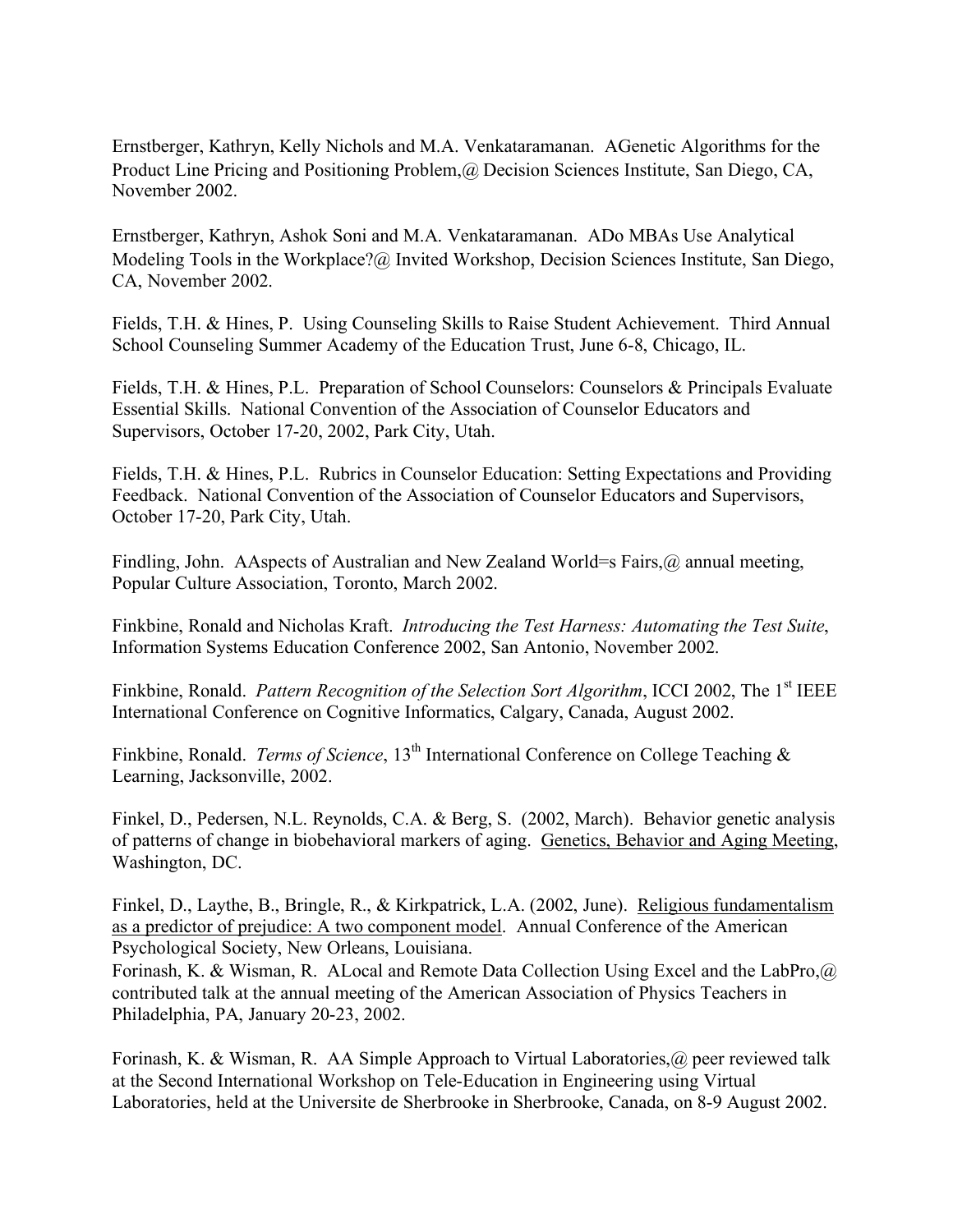Free, Kathleen. **Nursing Education 2002,** January 3-6, 2002, Orlando, Florida, Title of Presentation: Fun and Games: How You Can Create Games to Help Your Students Think.

Free, Kathleen. **9th Annual Midwest Regional Nurse Educator=s Conference**. October 10, 2002. Title of Presentations: Fun and Games: How Games and Case Studies Can Help Your Nursing Staff Think & The Eternal Question: Using Inquiry to Assess Critical Thinking.

Free, Kathleen. **North Carolina State AND Educators Association Annual Convention**, March 14-15, 2002, Wrightsville Beach, NC, Keynote Address: What I Think, What You Think, What They Think!.

Free, Kathleen. **Daytona Beach Community College School of Nursing Conference**, December 13, 2002. Title of Presentations: The Eternal Question: Critical Thinking Assessment and Documentation in Clinical and Didactic Settings & Beyond Knowledge: Test Questions with a Critical Thinking Focus.

Free, Kathleen. **27th Annual Creative Teaching for Nursing Educators**, March 17-19, 2002, Memphis, Tennessee, Title of Presentation: Fun and Games: How You Can Create Games to Help Your Students Think.

Free, Kathleen. **Mosby Summer Faculty Development Institute**, August 5-7, 2002, Toronto, Canada, Title of Presentations: Fun and Games: How You Can Create Games to Help Your Students Think & The Eternal Question: Using Inquiry to Assess Critical Thinking.

French, Sandra and Meredith, Vicki. APredicting Women=s Progress in the Accounting Profession: A Cross-Cultural Comparison. @ Presented at the meetings of the American Academy of Accounting and Finance held December 5-7, 2002 in New Orleans, Louisiana.

French, Sandra and Sloss, Sam. AWhen Thanks is Not Enough.@ Presented at the meetings of the Society for Applied Sociology in Sacramento, California on October 18, 2002.

French, G. Richard, Eugene Beckman and Uric Dufrene. **Evaluating and Implementing Curriculum to Meet the Needs of Financial Professionals**. Presented at the Academy of Business Disciplines Conference, Fort Meyers Beach, Florida, 2002.

Galvin, Peter. APiracy on the Ohio River: Cave-in-Rock, @ paper delivered for symposium in honor of William V. Davidson, Louisiana State University, April 19, 2002.

Hare, Sara. AFiling Charges: How the Victim-Defendant Social Relationship Affects Crime Victims= Decisions on Criminal Justice Steps.@ Presented at the annual meeting of the American Society of Criminology, Chicago, IL 2002.

Henry, G. & Guernsey, K. (2002). Effective Use of a Token Economy in a Community Service Setting, Paper address to: *Indiana Academy of a Social Sciences*, Richmond, IN.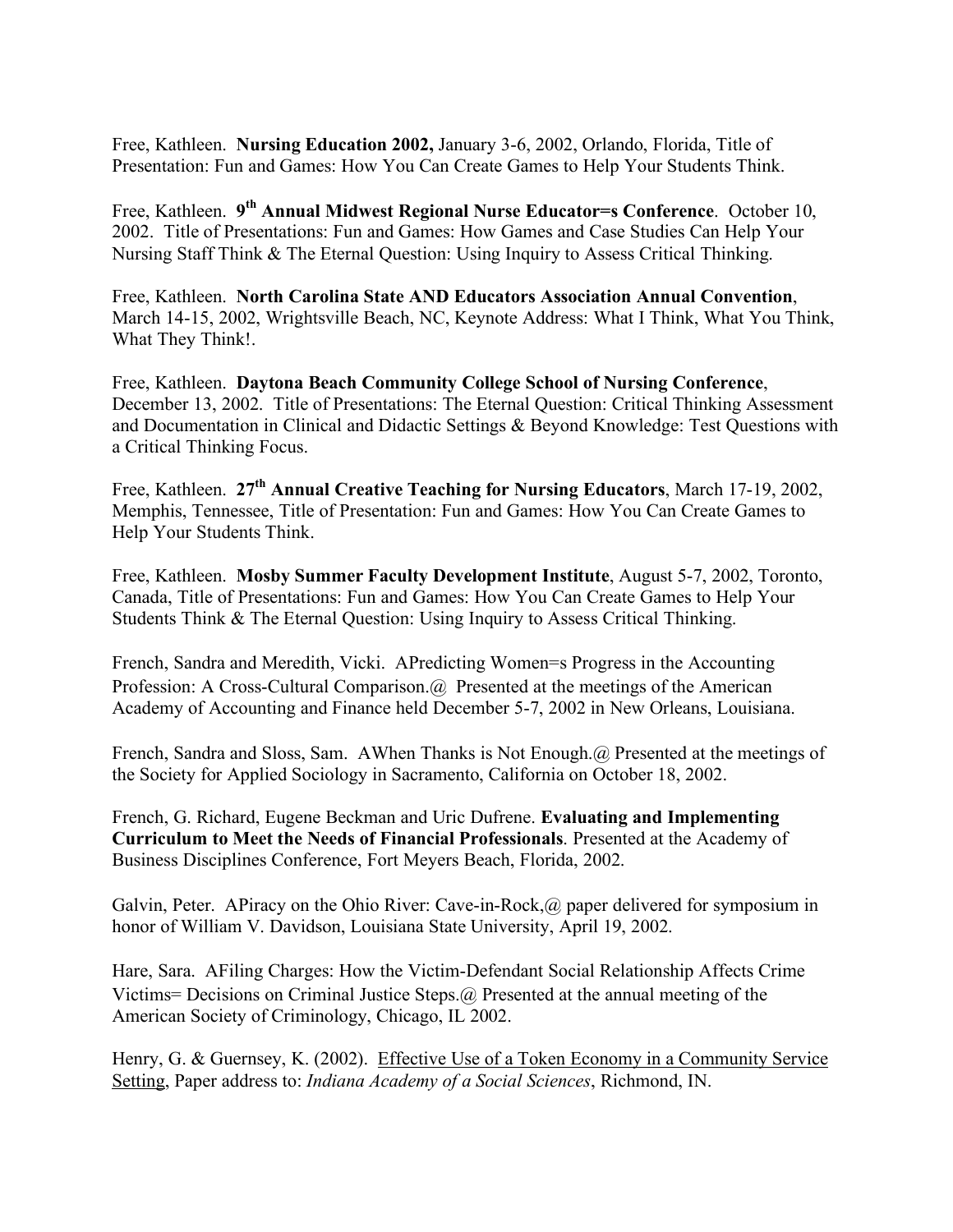Henry, G. (2002). Effects of a Token Economy on Attendance and Participation in a Community Setting. Poster address to *Midwestern Association for Behavior Analysis*, Kalamazoo, MI.

Henry, G. & Rohrer, M. (2002). Use of a Token Economy to Improve Program Participation at a Boys and Girls Club, Paper address to *Association for Behavior Analysis*, Toronto, Ontario, Canada.

Henry, G. (2002). An Individualized Feedback System for Tennis Players, Poster address to *Association for Behavior Analysis*, Toronto, Ontario, Canada.

Herdoiza-Estevez, Magdalena. Presented A*Peace and Tolerance in the Global Village*,@ at the 2002 Great Lakes Regional Conference of the National Council for the Social Studies, April 18, 2002.

Herdoiza-Estevez, Magdalena and Thompson, Barbara. Presented A*Using Children=s Literature to Teach Global Tolerance*,@ at the National Council of Teachers of English, Atlanta, November 23, 2003.

Hess, Mickey. AZines in the College Classroom: Who Will Represent Them and How?@ Underground Publishing Conference, Bowling Green State University, Bowling Green, OH, 22 June 2002.

Hollenbeck, James. Workshop Presenter. AFEEE-Foundation for Environmental Education in Europe, A European Approach to Environmental Education for the New Millenium. Iowa Globe Conference, sponsored by the Iowa Academy of Science. Iowa Wesleyan College. Mt. Pleasant, Iowa. July 2002.

Hollenbeck, James. Seminar Coordinator & Presenter. ABio-terrorism-A Field of Nightmares@. Presented on the topic: ABiological Warfare-A Old Strategy with New Technology@. Iowa Academy Spring Conference. Des Moines, Iowa. April, 2002.

Hollenbeck, James. Paper Presentation: AIdentification of Multiple Intelligences in the Collegiate Science Classroom@. Iowa Academy of Science. Des Moines, IA. April, 2002.

Hollingsworth, J. An education Workshop AToys Are Us: Improving Instruction with Toys in the Computer Science Classroom@ at *Special Interest Group on Computer Science Education (SIGCSE)* 2002 Workshops, Covington, KY, March 2002.

Hollingsworth, J. and W.C. Lang. *RESOLVE Machine Paradigm Applied to Image Compression Algorithms*, research position paper presented at the RESOLVE Workshop 2002, Columbus, Ohio, June 17-19, 2002.

Kalmey, Donald and Paul Pittman. Academy of Business Disciplines Conference, November 2002, presentation titled AThe Role of Dialogue in Achieving Alignment Across an Organization@.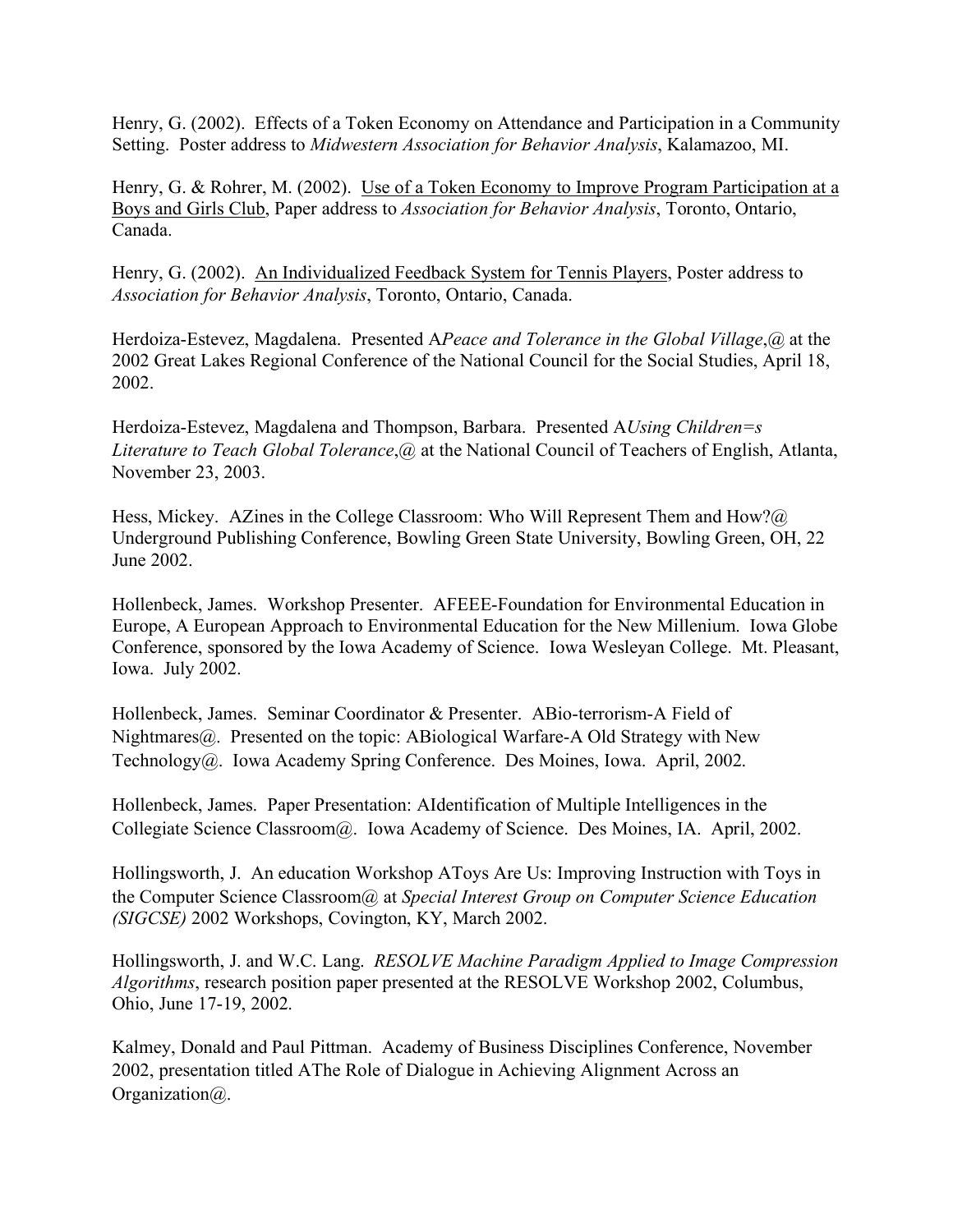Kalmey, Donald, Jeane Hanley and Thomas Keefe. Annual Meeting of the IASS, October 18, 2002, presentation titled AManaging Employee Competencies in an Information Technology (IT) Environment $(a)$ .

Keefe, Thomas. Academy of Business Disciplines, An interactive session on using Active Learning in your classroom, November 8, 2002.

Keefe, Thomas with Uric Dufrene, Miriam Griffith, Jonathon Rakich, Eric Schansberg, and Jesse Zurschmeide. Proceeding as an abstract: Academy of Business Disciplines, November 5-9, 2002, ABusiness School Student Assessment Using Educational Testing Service Business II Major Field Achievement Tests: Process and Outcomes@, Fort Myers, FL.

Keefe, Thomas. Midwest Business Administration Association, teaching asynchronously and face-to-face: lessons from the trenches, March 1, 2002, Palmer House, Chicago, IL.

King, G. Midwest Academy of Management 2002 Annual Conference. Paper title: ACrisis Management and team effectiveness: A closer examination.@ Conference title: AOutpacing the competition: How do speed, sustainability, technology, and teamwork lead to the winners circle?@ Indianapolis, IN. April 18-20, 2002.

Lang, W. Christopher. *The Fourier Series of the Secant Function*, expository presentation given at the MAA Pacific Northwest Section Meeting, Portland State University, June 22, 2002.

Mason, G.M. AMineralogic Stratigraphy of the Eocene Green River Formation, Green River and Washakie Basins, Wyoming, USA,@ The Geological Society of American Annual Meeting, Denver, Colorado, October 2002.

McKay, Marian. July 2002. American Nurses Association 2002 Biennial Convention - Philadelphia, PA. Presented: ACAPN Task Force: Prevention of Youth Violence Position Paper.

McKay, Marian. May 2002. So. Indiana Sexual Assault Nurse Examiner/Sexual Assault Response Team Seminar. Presented: Drug Facilitated Sexual Assault.

Moffett, Susan. ABeyond Reproduction  $\omega$  panel participant in conjunction with digital exhibit AMixed Metaphors@ Mid-America Print Council Biennial meeting, University of Wyoming, Laramie, October.

Morganett, Lee. AExamining the New High School Psychology Standards Developed by the Indiana Department of Education, @ presented at the National Council for the Social Studies Great Lakes Regional Conference on April 19, 2002, in Indianapolis, Indiana.

Myers, Judy M. Presentation - January 2002. AWomen Activists and the Kentucky Birth Control Movement: 1930-1950" Conference: Women Leaders in Appalachia: Challenges and Opportunities, Berea, KY.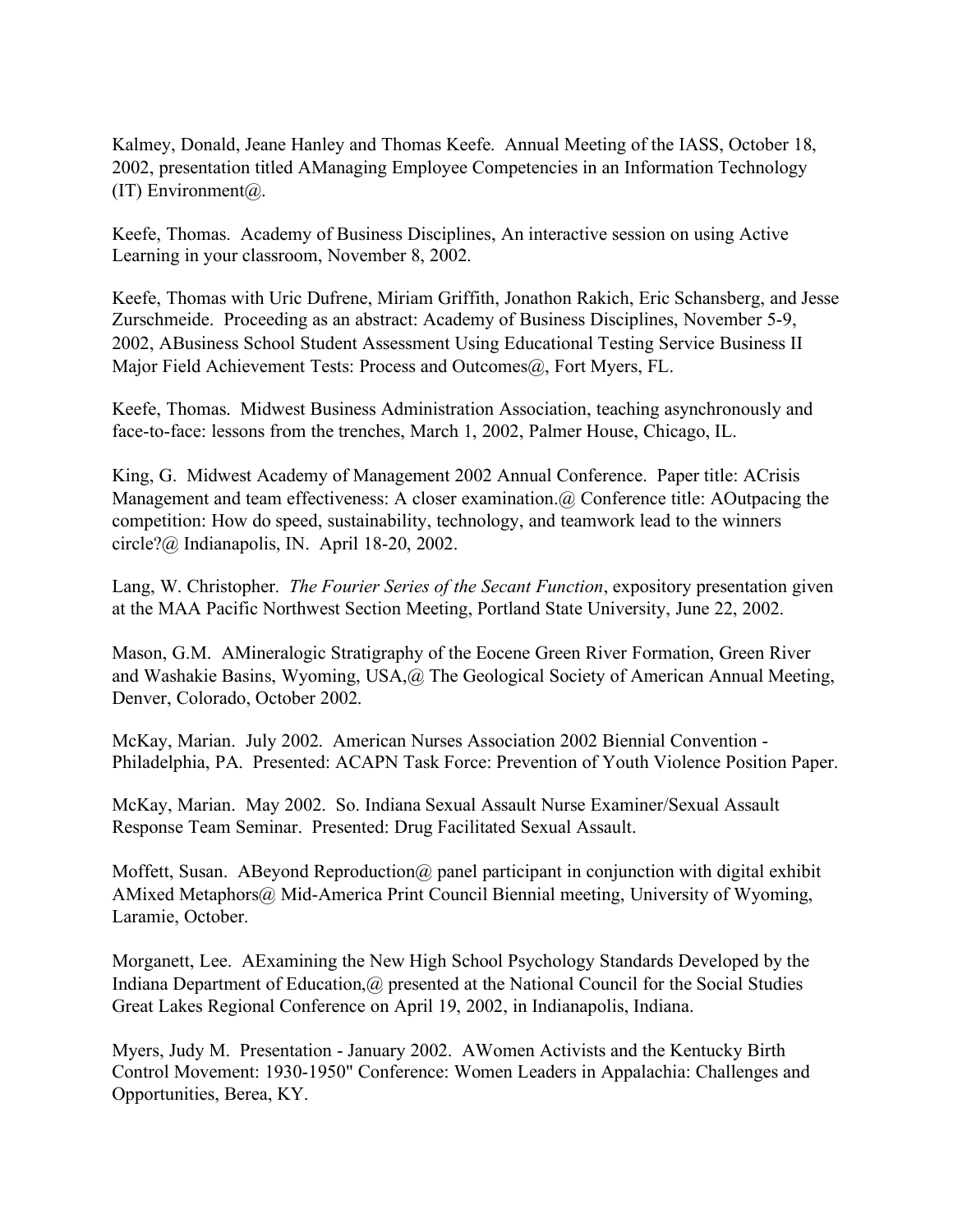Myers, Judy M. Presentation - December 2002. AInnovative Partnership Between IUS Nursing and Hospice and Palliative Care of Southern Indiana@ to Board of Directors, Alliance Community Hospices and Palliative Care Services, Inc., Louisville, KY.

Myers, Judy M. Presentation - April 2002. AHistory of Women Leaders and Social Change in Kentucky@ Bullitt County Women=s Club, Lebanon Junction, KY.

Myers, Judy M. Presentation - November 2002. AWomen Activists and the Birth Control Movement in Kentucky: 1930-1950" University of Kentucky, Women Studies Symposium, Lexington, KY.

Nunnelley, J.C. & Smith, B. (2002) Powerful, Practical, Practices for Primary: Affirming and Implementing the Best of the Brain Research. National Association for the Education of Young Children Annual Conference. New York.

Nunnelley, J.C. (2002). Brain Compatible Classrooms. Kentucky Association for Early Childhood Education and Kentucky Head Start Association Annual Conference. Erlanger, KY.

Nunnelley, J.C. (2002). Brain Basics for Adults: Applying the Brain Research to our Personal and Professional Lives. Kentucky Association for Early Childhood Education and Kentucky Head Start Association Annual Conference. Erlanger, KY.

Otu, Emmanuel O. and R. Chiarizia. Thermodynamics of the extraction of some metal ions by dialkyl-substituted diphosphonic acids, *International Solvent Extraction Conference*, Cape Town, South Africa, March 17-21, 2002.

Rakich, Jonathan and Alan Wong. Referred National Proceedings (2002). AMedical Center of Southern Indiana: Research Case. Paper Presentation and abstract publication, Proceedings of the Academy of Business Disciplines (November 2002). Ft. Myers Beach, Fl.

Reid, Jacquelyn. Centering Pregnancy, presented to the Kentucky Chapter of ACNM, Fall Meeting.

Ridout, Susan with Riehl, Barrett, T., Black, K. and Smith, D. Modernizing Your Classroom: Using Technology to Enhance the Curriculum. Indiana State Reading Conference. Indianapolis, Indiana, March 4, 2002.

Ridout, Susan with Riehl. Lessons Learned: Twelve Years of Actively Integrating Technology into the Teacher Education Program. Society for Technology in Education=s National Conference. March 21, 2002.

Ridout, Susan. Opening Keynote: And the Learning Begins.... Kentucky Teaching & Learning Conference, March 7, 2002.

Ryan, Walter. Presented Integrating Population Issues into Elementary/Middle School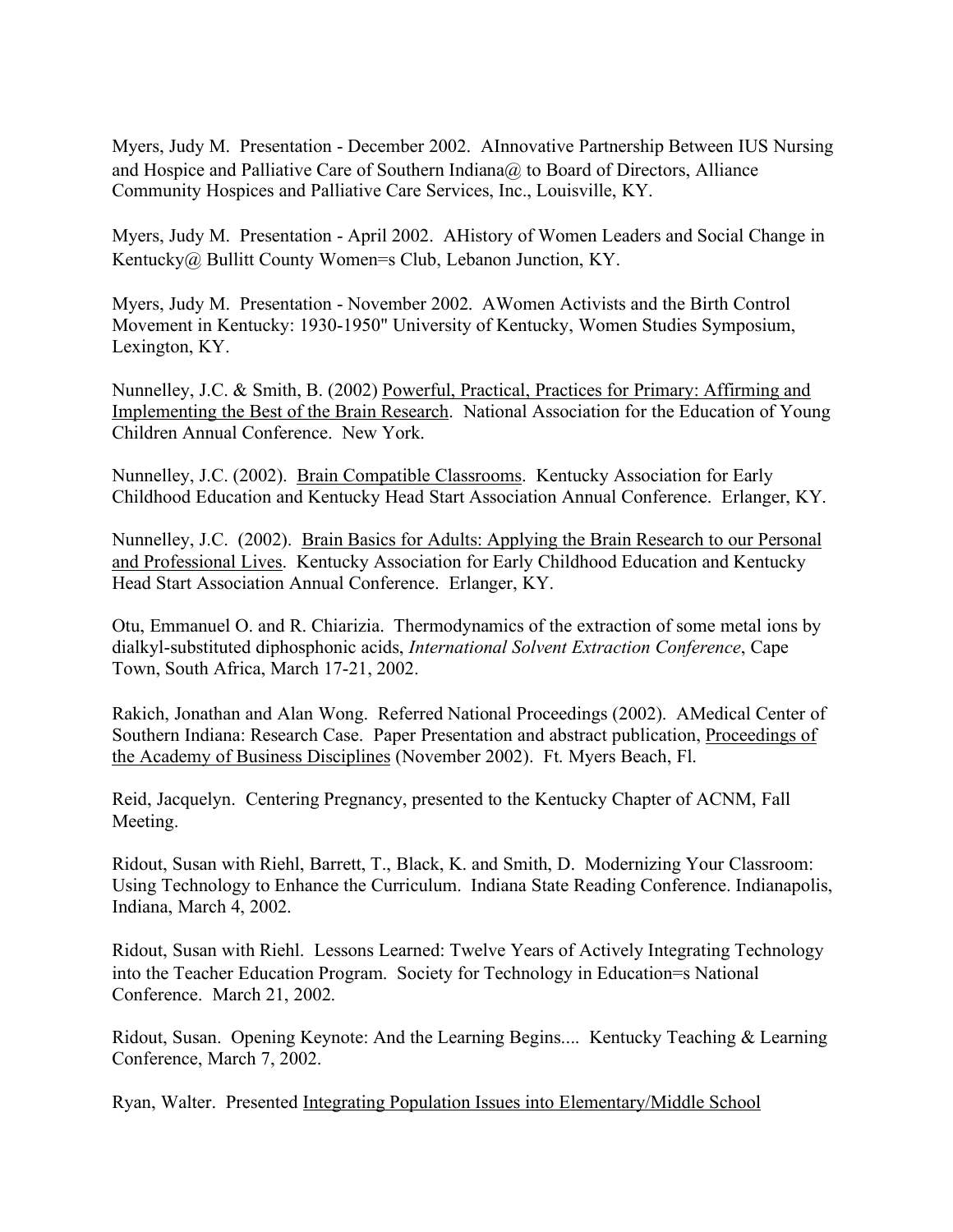Curriculum at the NSTA Regional Conference in October 2002.

Ryan, Walter. Presented Integrating Community Culture into Elementary/Middle School Mathematics at the KCTM annual conference in Louisville, KY in September 2002.

Sander, Kurt. ATechnology Resources for the Music Educator@ presented at the Jefferson County Public School District=s Summer Workshop, 2002.

Sander, Kurt. AMusic Notation Software for the Liturgical Musician@ presented ROCOR Church Musician=s Conference, Chicago, IL, Oct. 2002.

Schansberg, Eric. Presented AReversing Robin Hood: Explaining and Reducing Redistribution to the Non-Poor@ at Christianity and Economics: Integrated Faith and Learning in Economic Scholarship, Baylor University (Waco, Tx: November 7-9, 2002).

Segal, M. & Sweigart, W. AAssisting in the Struggle for the Construction of New Identities: Through Teaching Gender and Queer Theories.@ Presented at the International Sociological Association Meeting, Brisbane, Australia, January, 2002.

Shen, Yu. January 3-5, AHA, San Francisco, CA. Topic: ATaiwan Women and Modernization.@

Shen, Yu. January 18-20, SE/AAS (Southeast Conference, Association for Asian Studies), Chattanooga, TN. Topic: ASACO in War and Fictions.@

Shen, Yu. March 22-23, ICIP, Brown County State Park, IN. Topic: AChinese Nationalism in the 1990s.@

Shen, Yu. May 27-30, Wuyishan, Fujian Province, China. Topic: AWar and Orphans,@ (in Chinese).

Shen, Yu. September 27-29, MCAA (Midwest Conference on Asian Studies), Springfield, OH. Topic: AWar Orphans in China, 1937-1945: The Issue of Rescue.@

Sloss, G. Sam and Sheila A. Andersen. 2002. AEconomic Opportunities and Leisure Activities: The Case of Bicycling.@ Presented November 8, 2002 at the annual meeting of the Academy of Business Disciplines in Fort Myers Beach, Florida.

Sloss, G. Sam. April 20, 2002. AWeb Reliability: An Evolutionary Perspective.@ Paper presented at the annual North Central Sociological Association in Windsor, Ontario, Canada.

Sloss, G. Sam. April 19, 2002. AThe Self-Esteem Movement: Educating University Students Raised on Praise.@ Paper presented at the annual North Central Sociological Association in Windsor, Ontario, Canada.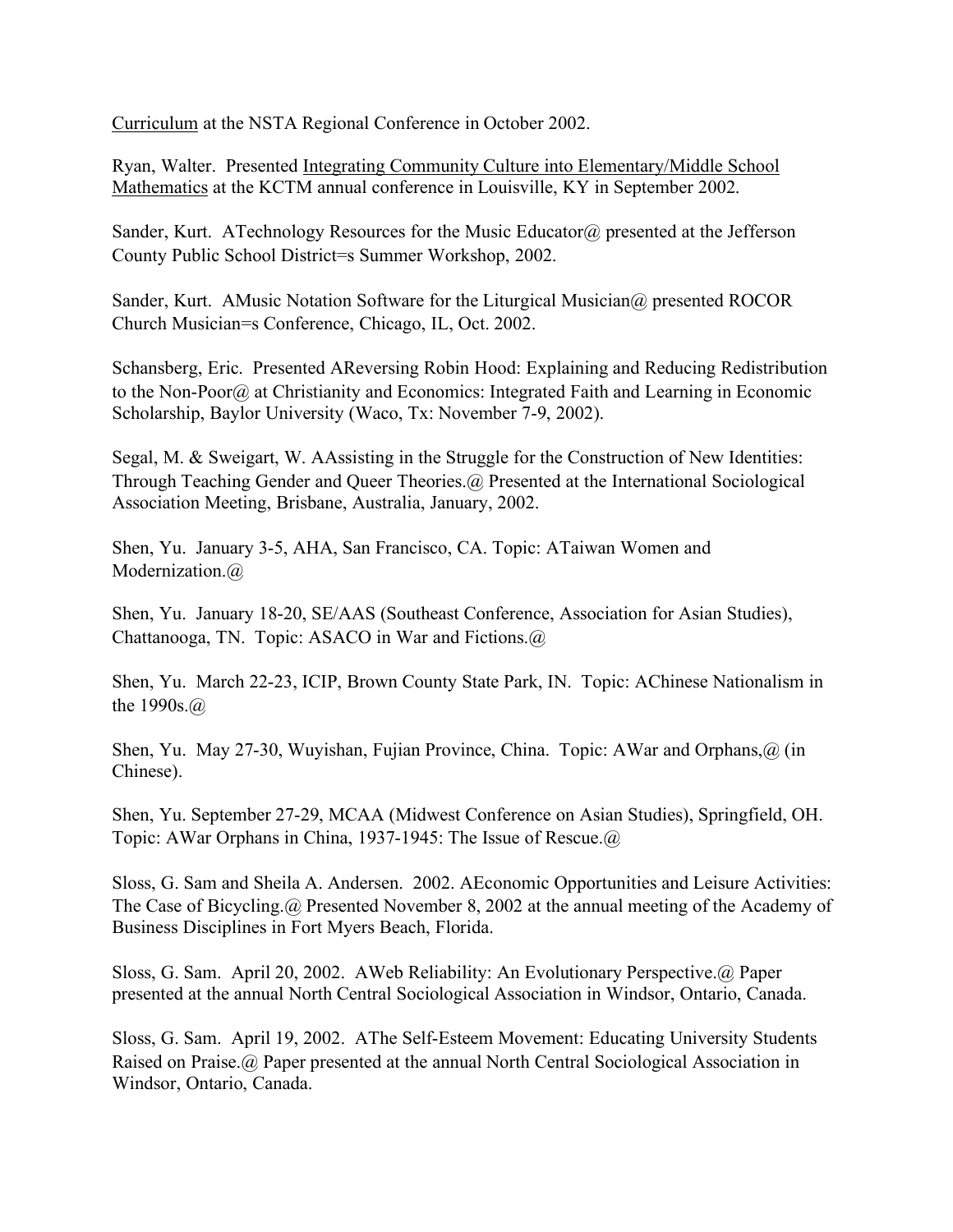Sloss, G. Sam and Sheila Andersen. 2002. ABicycle and Pedestrian Accidents in Louisville, Kentucky.@ Paper presented at the U.S. Department of Transportation=s Transportation Research Board=s 16<sup>th</sup> Biennial Symposium on Visibility and Simulation in Iowa City in June 2002.

Sloss, G. Sam & Anderson, Sheila. 2002. Analysis of Traffic Collisions Involving Pedestrians and Bicycles During 2000 and 2001 in Louisville, Kenticky. This paper was presented at the U.S. Department of Transportation=s Transportation Research Board=s 16<sup>th</sup> Biennial Symposium on Visibility and Simulation in Iowa City in June 2002. The paper can be found at: http://www.co.jefferson.ky.us/PlanDev/Ped-BikeColRpt01.pdf.

Smead, Rosemarie. Advanced Group Counseling Techniques. Presented at the Indiana Counseling Association Annual Conference, Indianapolis, February 15, 2002.

Smead, Rosemarie. Group Counseling Initiatives: Techniques to Ensure Your Group=s Success. Half day workshop presented at the Indiana Counseling Association Annual Conference in Indianapolis. February 14, 2002.

Sung, Chang & Rex Gantenbein. AAffordable Knowledge Discovery Through Distributed Data Mining,  $\hat{a}$ ,  $17^{\text{th}}$  ISCA Int. Conf. On Computers and Their Applications (April 2002).

Sung, Chang, Rex Gantenbein, Ali Salehnia and Yong Shim. AMechanical Software Development Process Model,  $\omega$  17<sup>th</sup> ISCA Int. Conf. On Computers and Their Applications (April 2002).

Thompson, Barbara. Indiana Counseling Association Annual Conference, Indianapolis, IN, AProblem Solving with Children=s Literature,@ February, 2002.

Thompson, Barbara. Indiana Teachers of Writing Annual Conference, Indianapolis, IN, AAssessing Young Children=s Writing@, October 2002.

Tipgos, Manuel. AWhy Management Override Internal Control: A Historical Perspective.@ International Association of Accounting Education and Research, World Congress of Educators. Hongkong. November 14-16, 2002.

Tipgos, Manuel. AA Model for Explaining Management Override of Internal Control.@ Southeast Regional Meeting of the American Accounting Association. Cincinnati, Ohio. April 11-13, 2002.

Tipgos, Manuel. ACan Internal Control Prevent Management Fraud?@ AMeeting of the Minds@ Meeting. School of Business, Eastern Kentucky University. September 6-7, 2002.

Tipgos, Manuel. AA Structure of Corporate Governance to Stop Management Fraud.@ Annual meeting of the American Academy of Accounting and Finance. New Orleans, Louisiana. December 4-6, 2002.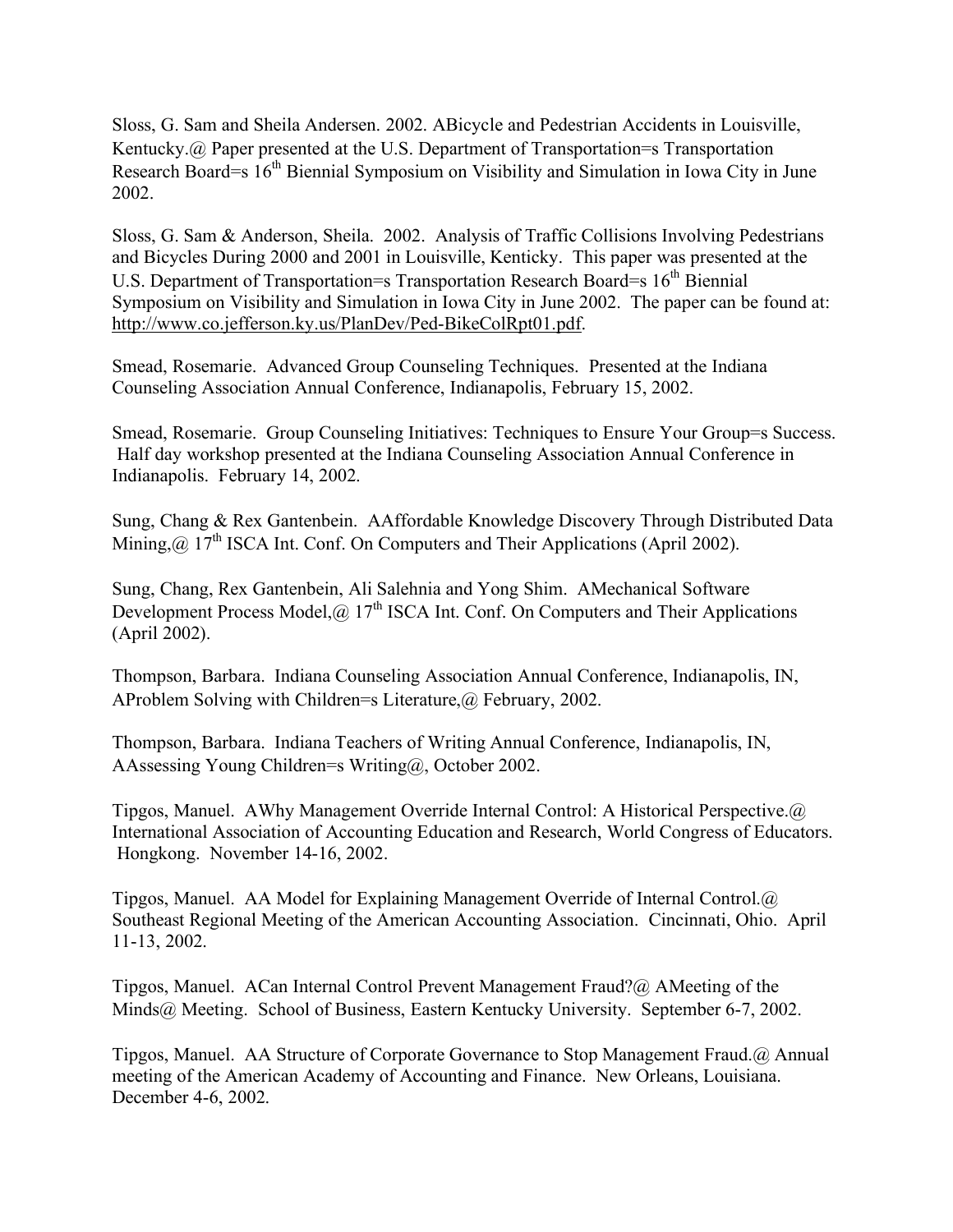Treves, D.S., J. Zhou, M. Fields, T. Yan, C. Bagwell, L. Wu, D. Thompson, S. Miller, T. Marsh and J.M. Tiedje. Spatial and selective factors determining subsurface microbial community structure and dynamics. Poster at DOE NABIR workshop. Warrentown, VA.

Treves, D.S. AKey factors that drive microbial diversity in nature: studies from soil and sugar water@. Given to the Department of General Microbiology, Copenhagen University, Summer 2002.

Treves, D.S., H. Prutzman, J.M. Tiedje. Evaluation of a culture-independent, immunocapturebased method to study the metabolically active fraction of natural microbial communities. Poster at the 102nd American Society for Microbiology general meeting. Salt Lake City, UT.

Weger, H. Jr. (2002, November). The relational consequences of violating pragma dialectical rules during arguments between intimates. Paper presented at the annual meeting of the National Communication Association, New Orleans, LA.

Whitaker, Stanley. Presented: Kentucky Safety Center, AManaging Anger: Yours and Mine,@ October, Madisonville, KY.

Whitaker, Stanley. Presented: Kentucky Safety Center, AManaging Anger: Yours and Mine,@ November, Pikeville, KY.

Whitaker, Stanley. Presented: Kentucky Safety Center, AManaging Anger: Yours and Mine,@ September, Covington, KY.

Whitaker, Stanley. Presentation at KASA, AManaging Anger,@ June 2002 at the Galt House, Louisville, KY.

Wille, D. & Taliaferro, G. (July, 2002). Early Parent-Infant Interaction and Child Representation of Parent at Age 8. Paper presented at the Meeting of the World Association for Infant Mental Health, Amsterdam, The Netherlands.

Wong, Alan and Ben Asare. The Academy of Business Disciplines Annual Conference, November 7-9, 2002, Ft. Myers Beach, Fl, Title of Presentation: AAn Economic Development Tale of Two Countries@.

Zorn, Christa. AVictorian Reader Response Theory@ 4/11-4/14/02, NEMLA, Toronto, CAN.

Zorn, Christa. AWhat=s Literature Got To Do With It? Transdisciplinary Pedagogy in the Feminist Classroom@ NWSA Conference, 6/13-6/16/02, Las Vegas, NV.

Zorn, Christa. AFrom Cosmopolitanism to Globalization @ 2/28-3/1/02, Comparative Literature Association, California State University, Long Beach, CA.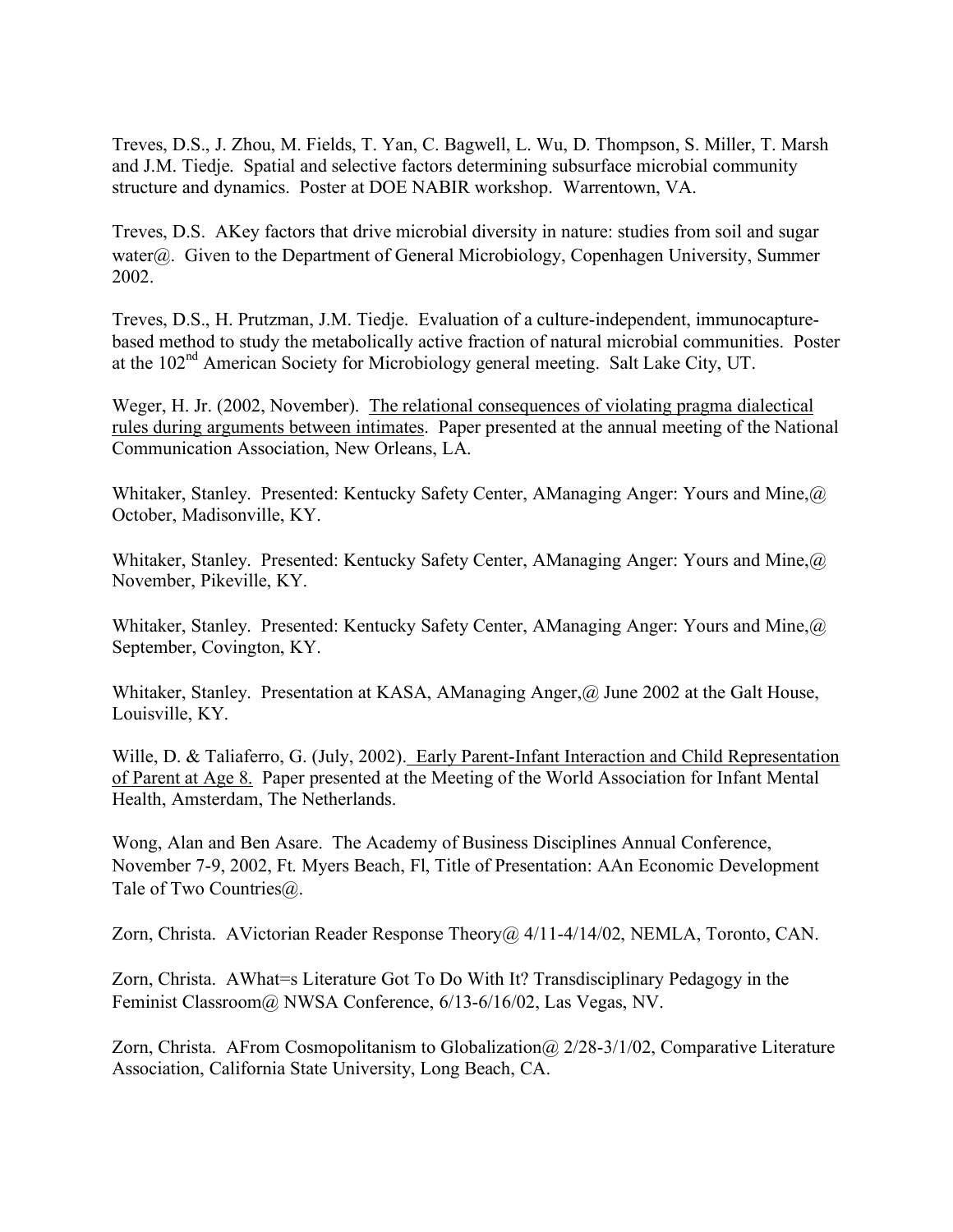#### **PERFORMANCES & CREATIVE WORKS**

Clem, Debra. **National Affiliate Exhibition**, Soho20 Gallery, New York, New York.

Clem, Debra. A**Faces**@ exhibit, Louisville Visual Arts Association - invitational.

Clem, Debra. A**The Figure 2002**", University of Indianapolis - invitational.

Clem, Debra. **Gallery Affiliation**: SOHO20, New York, New York.

Clem, Debra. Participated in A**Got Art?**@, a local studio sale with six other regional artists.

Clem, Debra and Brian Jones. Two-person exhibition at Vincennes University. (Included a lecture and slide presentation.)

Dunn, Millard. Read poems at the Southwest/Texas Popular Culture meeting in Albuquerque, NM, February 12-17, 2002.

Dunn, Millard. Read poems at the annual meeting of the TACWT (Texas Association of Creative Writing Teachers), September 25-29, 2002.

Goldstein, Joanna. Performances with the Kentucky Center Chamber Players: January 13, U of L Recital Hall (KCCP) ; March 3, U of L (KCCP) ; March 17, IUS (Steinways Alive, 2-piano concert); April 7, IUS (KCCP); October 6, Louisville, home of Carl Fischer (KCCP); November 17, U of L (KCCP).

Goldstein, Joanna. Conductor of the IUS Orchestra: February 22 (Pops Concert); April 28 (Classical repertoire and student concerto soloist); June 23 (Pops and light classics).

Goldstein, Joanna. ABetween Tides  $\omega$  - release of Chamber Music CD, Sept. 1, 2002, on the Centaur label.

Guenther, John. **NCECA Connections: Ceramic Teachers from Liberal Arts Institutions**. This was a traveling exhibit that was featured in seven college or university galleries during most of 2002.

Guenther, John. **Empty Bowls 2002**. Bellarmine University, Louisville, KY, October 17, 2002. 29 Louisville area ceramic artists created 2-6 bowls a piece to benefit Highlands Community Ministries Individual and Family Assistance Program.

Guenther, John. **John R. Guenther - New Ceramic Forms and Clay Monoprints**. Wing Gallery, Lexington, KY, April 2002.

Jones, Brian. 2002 Biennial Alumni and Friends. (Mary Anderson Center for the Arts), Actors Theater, Louisville, KY Invitational exhibition of past residents and officers of the MACA, each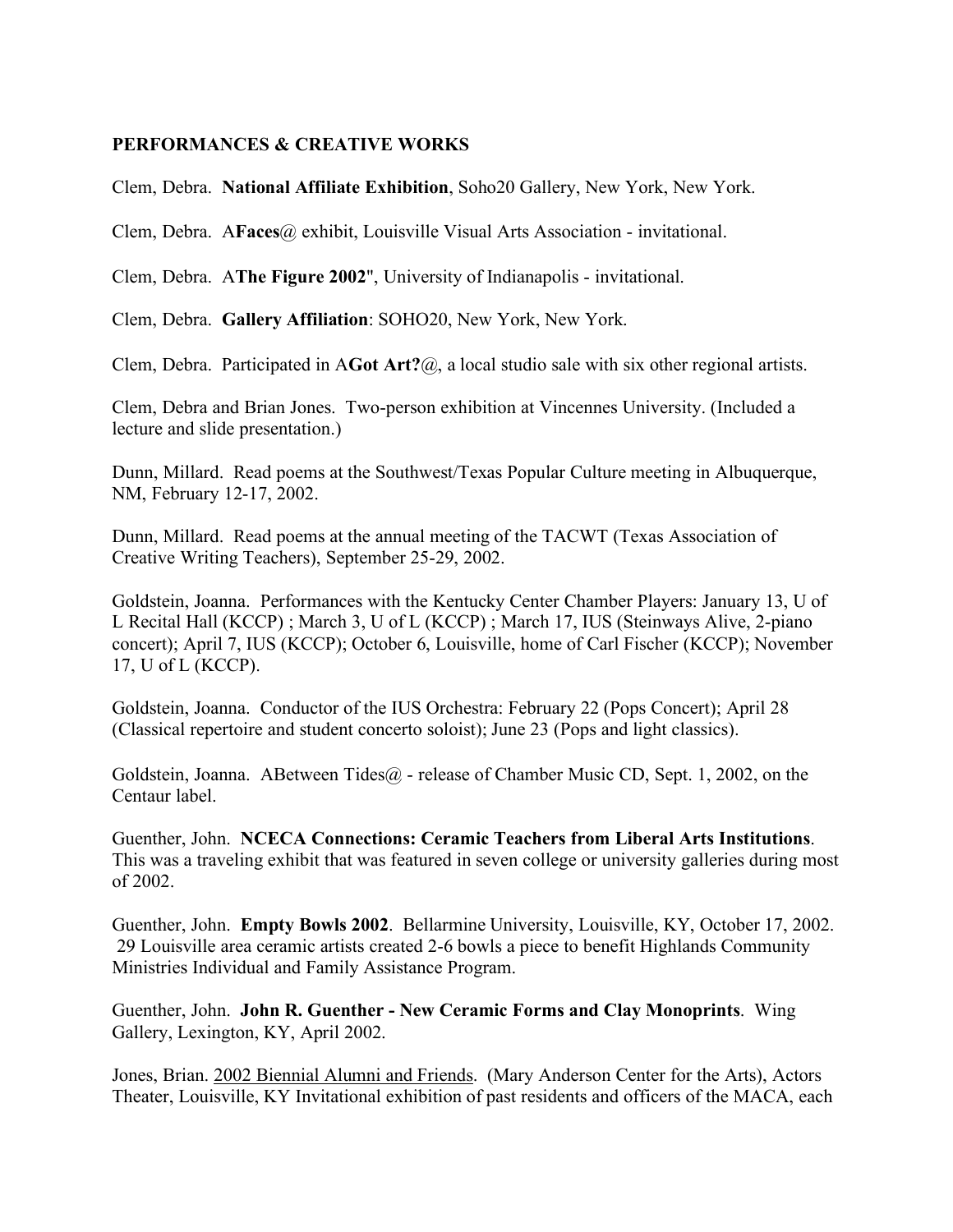artist exhibited one new work, Sept.-Oct.).

Jones, Brian. Colorprint USA/Permanent Collection. Landmark Gallery, Texas Tech University, Lubbock, TX. (Exhibition held in conjunction with 2002 Colorprint exhibition and symposium, works from the permanent collection of Texas Tech University, October).

Jones, Brian. FACES. Louisville Visual Art Association, Water Tower, Louisville, KY (Invitational curated exhibition).

Jones, Brian. Bereavement. Carnegie Center for Art and History. New Albany, IN (Invitational exhibition hosted by the Hospice of Indiana and the Carnegie Center for Art & History).

Jones, Brian. MAPC Portfolio. University of Wyoming, Laramie, WY (exhibition of prints created for the 2002 MAPC Conference), October.

Jones, Brian. 9/11 Memorial Portfolio. Thomas Moore Hospital, Atlanta, Georgia (exhibition of prints created in response to the 9/11 terrorist attack, Opened September 11).

Jones, Brian. 9/11 Memorial Portfolio, Connecticut College, New Haven, CT, Nov/Dec. (Original portfolio of prints traveling).

Moffett, Susan. Colorprint USA, International Invitational Exhibit, Buddy Holly Center for the Arts, Lubbock, Texas, April 5-May 18.

Moffett, Susan. Mary Anderson Center Biennial Alumni and Friends Art Show, Actor=s Theater of Louisville, April 15-June 2.

Moffett, Susan. 21<sup>st</sup> Century New Propositions, Exchange Portfolio Exhibit, Ink Shop Printmaking Center, Ithaca, New York, March 22-April 20.

Moffett, Susan. Exchange portfolio participant and exhibitor, Mid-America Print Council Biennial meeting, University of Wyoming, Oct. 2-5.

Moffett, Susan. Memorial Portfolio Participant, The Print Alliance, Thomas Hospital, Fairhope, Alabama, Sept-Nov. Higgins Art Gallery, Cape Cod Community College, West Barnstable Mass. Nov.-Dec.

Moffett, Susan. Imagine 2002, Sixth Annual Art Auction, St. Francis High School, Louisville, March.

Whitesell, Marilyn. Spring 2002 - National Art Show 2002, Mary Anderson Biennial, Actor=s Theatre, Louisville, KY.

Whitesell, Marilyn. Spring 2002 - National Digital Art 2002, Kentucky State Univ. Frankfort, KY.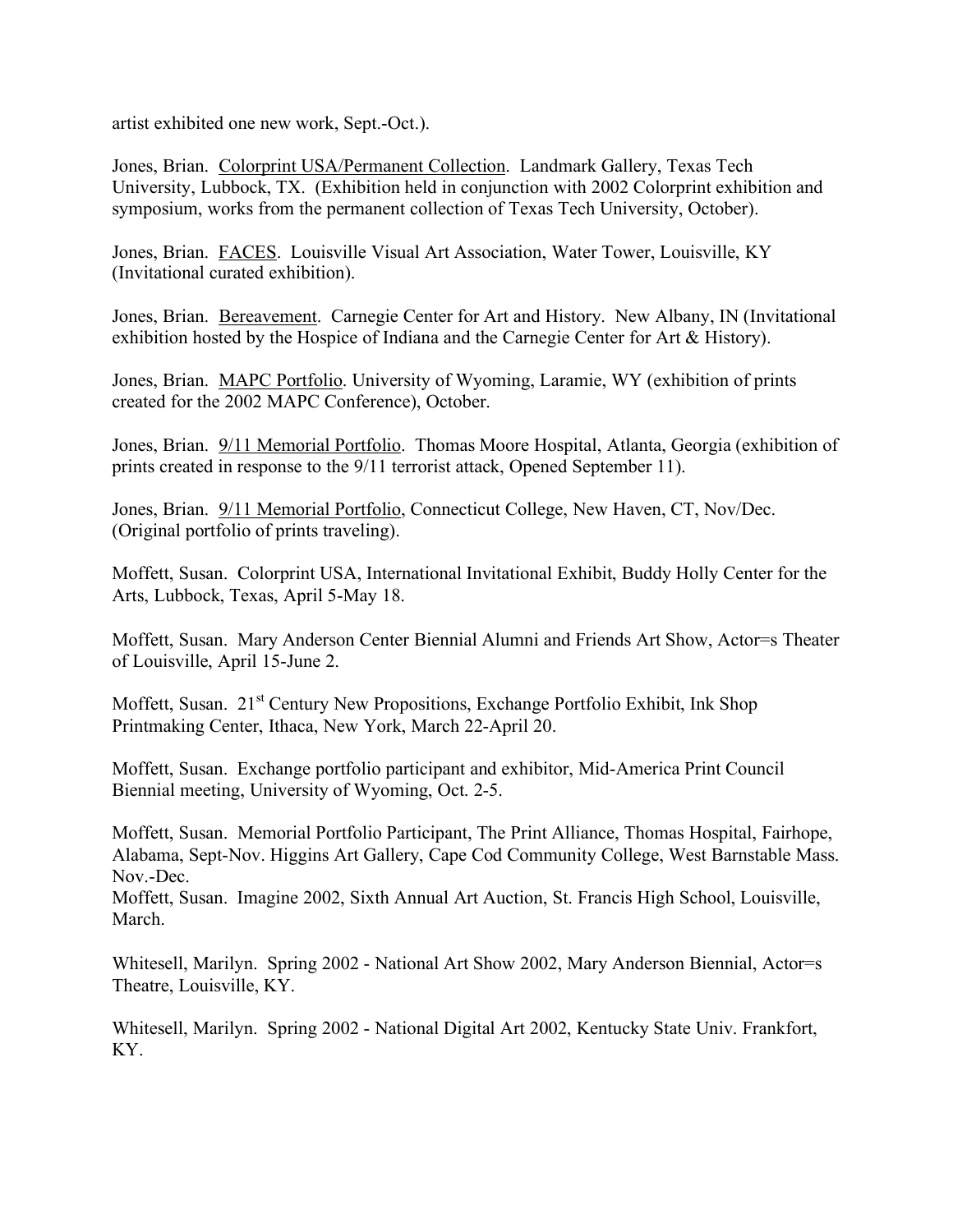## **PROCEEDINGS, PAPERS, & PUBLISHED ABSTRACTS**

Ash, Robert. Serial and Multi-project Scheduling with and without Preemption, published in the Proceedings for the 33<sup>rd</sup> Annual Meeting of the Decision Sciences Institute (DSI), November 23-26, 2002.

Carducci, B.J. (2002). Identity orientations: Definition, assessment, and personal correlates: A teaching module. (Report No. NCRTL-CG-031-500). East Lansing, MI: National Center for Research on Teaching and Learning. (ERIC Document Reproduction Service No. ED 461 069).

Carducci, B.J. & Weyer, C.Y. (2002). The three-component model of shyness: Conceptual, correlational, and treatment considerations. (Report No. NCRTL-CG-031-499). (ERIC Document Reproduction Service No. ED 461 068).

Carducci, B.J., Hutzel, K., Morrison, E. & Weyer, C.Y. (2002). Social phobia and social anxiety as components of shyness. (Report No. CVRTL0GC-031-501) (ERIC Document Reproduction No. ED 461 070).

Christiansen, Linda. AFraud Issues in Business Course,@ 2002 Association of Certified Fraud Examiners Educators= Conference Proceedings, August 2002.

Christiansen, Linda and Kathy Ernstberger. AFraud Law Awareness and Attitudes Among Business Students,@ 2002 Association of Certified Fraud Examiners Educators= Conference Proceedings, August 2002.

Finkel, D., Pedersen, N.L., Reynolds, C.A., & Gatz, M. (2002, July). Genetic and environmental influences on patterns of change in biobehavioral markers of aging [abstract]. Behavior Genetics, 32, 463-464.

Hollingsworth, J. and W.C. Lang. *RESOLVE Machine Paradigm Applied to Image Compression Algorithms*, Appears in *Proceedings of the RESOLVE Workshop 2002.* Technical Report TR-02- 11, Dept. of Computer Science, Virginia Tech, Blacksburg, VA, June 2002 (Stephen Edwards, editor).

Hunt, RE. 2002. Mating Behavior of the glassy-winged sharpshooter, *Homalodisca coagulata*. Symposium Proceedings, Pierce=s Disease Research Symposium, San Diego, CA.

Keefe, Thomas and Robert Cluskey. Proceedings: Academy of Business Disciplines, November 5-9, 2002, Active Learning, from teacher-focused to student-focused learning.

Keefe, Thomas. Proceedings: Midwest Academy of Management, April 18-20, 2002, A hybrid Internet Experience, Indianapolis, IN.

Keefe, Thomas. Proceedings: Midwest Business Administration Association, February 27- March 1, Teaching asynchronously and face-to-face: lessons from the trenches, Palmer House, Chicago, IL.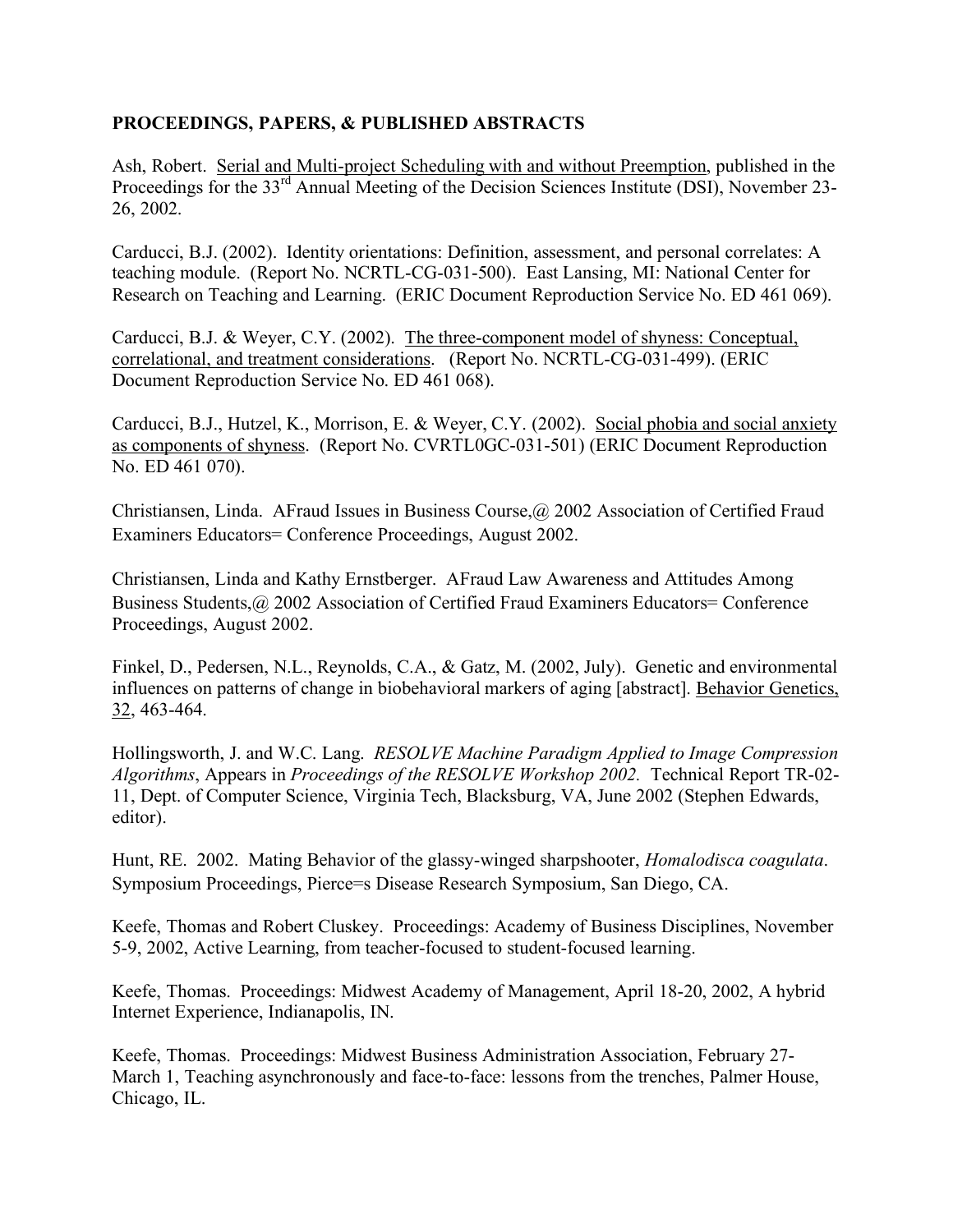Keefe, Thomas with Uric Dufrene, Miriam Griffith, Jonathon Rakich, Eric Schansberg, and Jesse Zurschmeide. Proceeding as an abstract: Academy of Business Disciplines, November 5-9, 2002, ABusiness School Student Assessment Using Educational Testing Service Business II Major Field Achievement Tests: Process and Outcomes@.

King, G. Midwest Academy of Management Proceedings 2002 Annual Conference - Paper published: ACrisis Management & team effectiveness: A closer examination. $\omega$ 

Mason, G.M. AMineralogic Stratigraphy of the Eocene Green River Formation, Green River and Washakie Basins, Wyoming, USA,@ The Geological Society of American Annual Meeting and Exposition Abstracts with Programs, October 2002, p. 557.

Sloss, G. Sam and Sheila Andersen. 2002. AEconomic Opportunities and Leisure Activities: The Case of Bicycling.@

Wadsworth, Frank and Doug Haines. AA Preliminary Investigation of the Influence of Franchisees on Franchisor Financial Performance,@ *16th Conference of the International Society of Franchising*, Orlando, FL, 2002.

Wheat, Jerry and Brenda Swartz. Abstract of: Building a New University: Translating Western Academic Tradition into Balkan Culture, @ in Proceedings of the International Business and Economics Research Conference, Las Vegas, NV, Oct. 7-11, 2002.

Wheat, Jerry and Brenda Swartz. Abstract of: Macedonia: Problems and Prospects in Proceedings of the Academy of Business Disciplines Conference, Ft. Myers, Fl, Nov. 7-9, 2002.

Wheat, Jerry and Brenda Swartz and Jeff Apperson. Abstract of The Mis-Match of Expectations and Tools in Transition Economies.@ In Proceedings of The Business Ethics and Transition Economies Conference, March 20, 2002 in Prague, Czech Republic.

Wille, D., Molchanova, E. Mamtova, M., & Kim, E. (2002). An Assessment of Long Distance Collaborative Teaching. Proceedings of the  $27<sup>th</sup>$  International Conference on Improving Learning and Teaching at the University: Learner-Centered Universities of the New Millennium: Education Reform and Teacher Training. Vilnius, Lithuania: Vilnius Pedagogical University.

## **REVIEWS**

Allen, Anne. AReview of the book Tongan Art@ for *Pacific Arts*, No. 23 & 24, July 2001 (but not released until spring 2002).

Crothers, Glenn. Book review: John Sugden, Blue Jacket: Warrior of the Shawnee (Lincoln: University of Nebraska Press, 2000), Journal of Southern History 68 (August 2002), 685.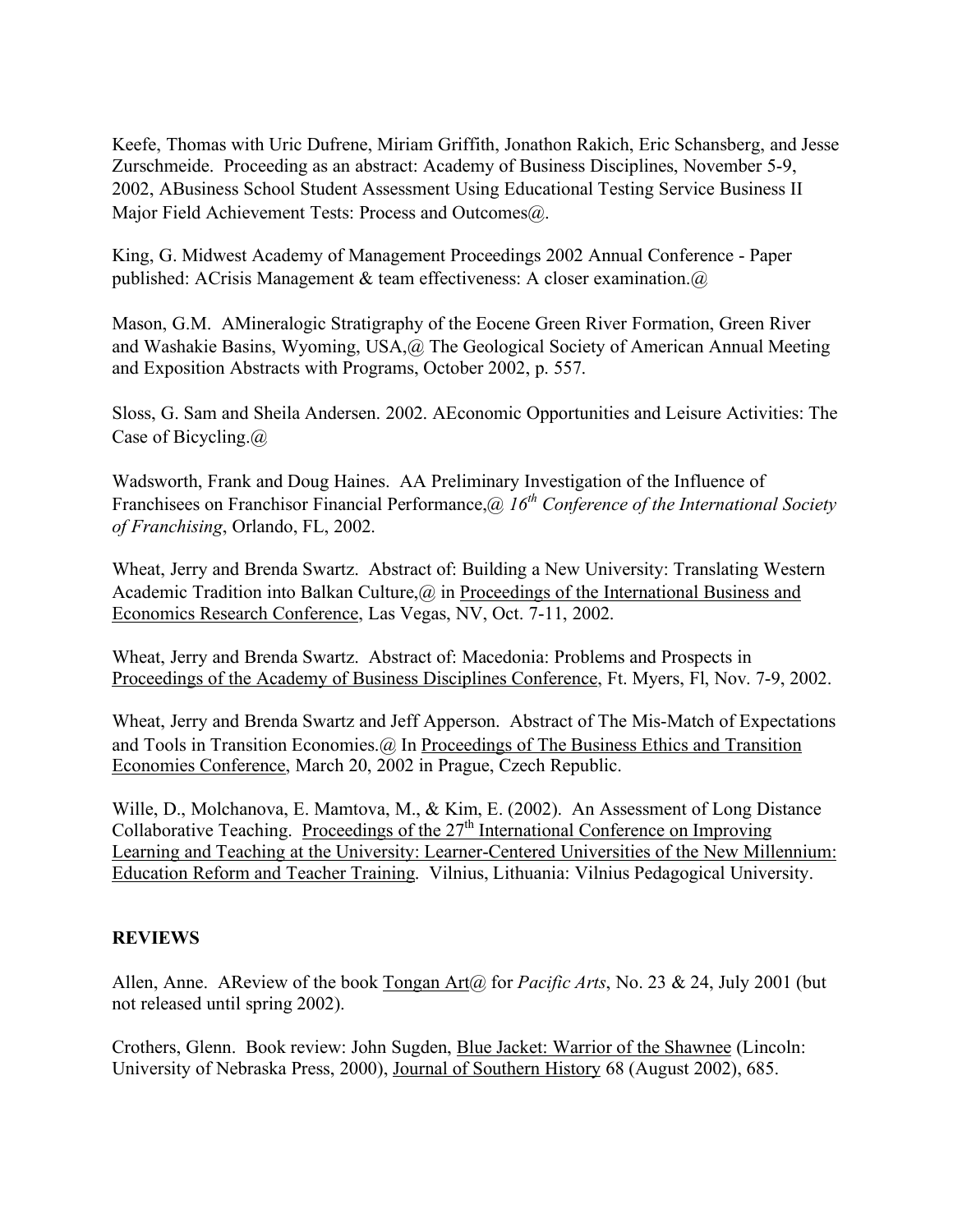Crothers, Glenn. Book review: Robert E. Wright, Origins of Commercial Banking in America, 1750-1800 (Lanham, MD: Rowen & Littlefield Publishers, 2001) Business History Review 76 (Autumn 2002), 580-582.

Crothers, Glenn. Book review: Lorri Glover, All Our Relations: Blood ties and Emotional Bonds Among the Early South Carolina Gentry (Baltimore: Johns Hopkins University Press, 2000), H-South (February 2002). URL: http://www2.hnet.msu.edu/reviews/showrev.cgi?path=29471015012431.

Crothers, Glenn. Book review: Stuart Leibiger, Founding Friendship: George Washington, James Madison, and the Creation of the American Republic (Charlottesville: University Press of Virginia, 1999) Georgia Historical Quarterly 86 (Fall 2002), 453-455.

Earley, Samantha. *Textual Politics from Slavery to Postcolonialism: Race and Identification*. By Carl Plasa. *African Studies Quarterly* 6. 1-2 (Summer 2002).

Galvin, Peter. Book review of Pirate Novels: Fictions of Nation Building in Spanish America. By Nina Gerassi-Navarro. Durham, NC: Duke University Press, 1999, published in the *Colonial Latin American Review*, Vol. 11, No. 1, pp. 165-66. 20.

Gugin, Linda. Reviewed *Harry Truman and Civil Rights Law* by Howard Gardener for the *American Journal of Legal History*.

Reid, Jacquelyn. Book review: Principles and Practice of Research in Midwifery. Balliere Tindall, 2000. Journal of Midwifery & Women=s Health.

Shen, Yu. Qiang Zhai, *China and Vietnam Wars, 1950-1975* (University of North Carolina University Press, 2000). Reviewed for *China Review International* (University of Hawaii), Volume 8 (Fall 2001: 2), 605-610.

Sloss, G. Sam. 2002. Review of *Power, Politics, & Crime* by William Chambliss in *Social Anarchism*, 32 (Winter 2002-2003), pp. 60-62.

## **OTHER**

Allman, Ron. Today=s Woman Cover, December 2002.

Allman, Ron. Today=s Woman Cover, October 2002.

Allman, Ron. Today=s Woman Cover, September 2002.

Baker, C.D. and A. Nelson. 2002. West Nile Virus Mosquito Surveillance Program, Clark and Floyd Counties, Indiana, 2002. Prepared for the Clark and Floyd County, Indiana Health Departments. 20 pp. (Via the internet http://www.ius.edu/biology/mosquito/mosquitoabs.stm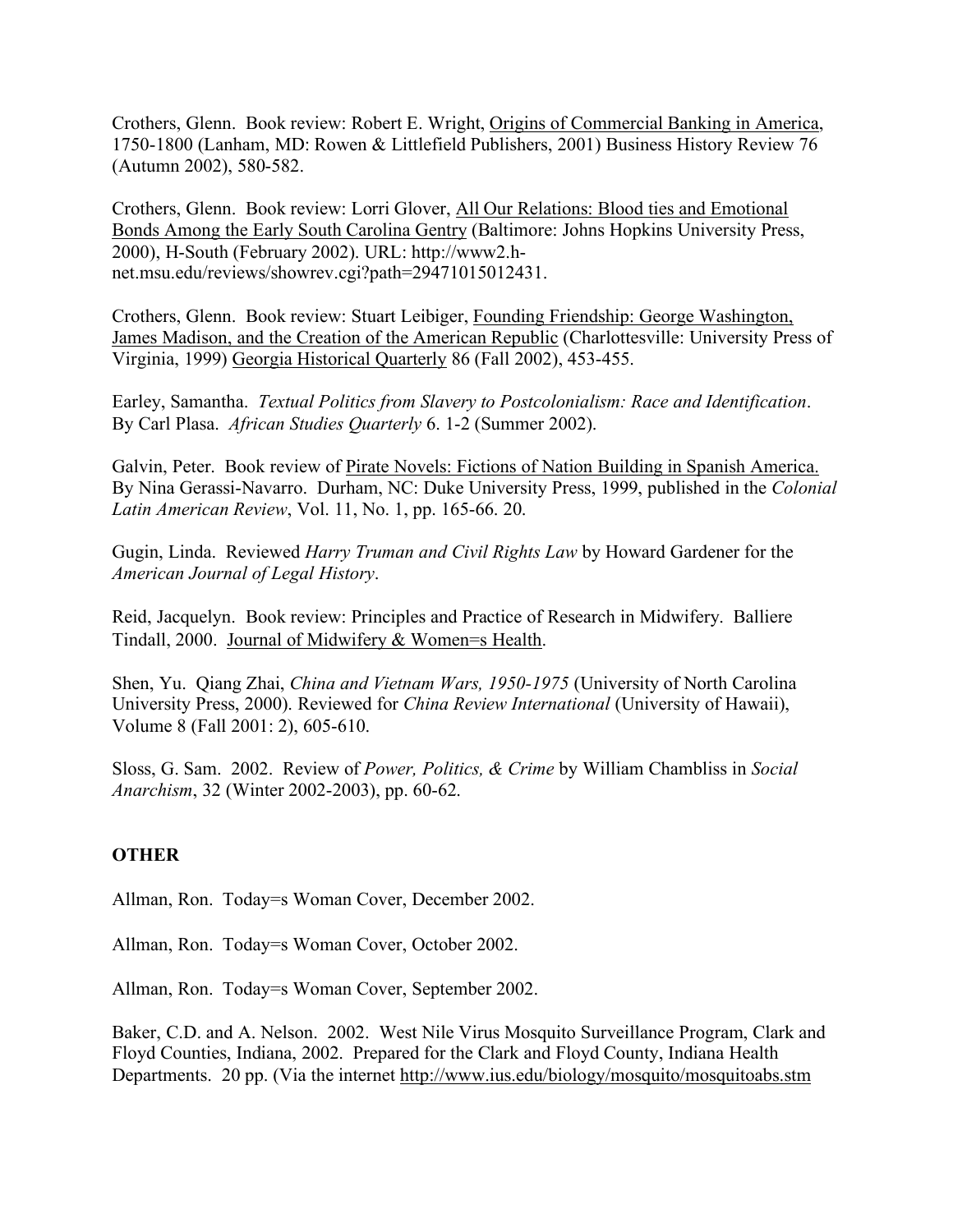Couzin, Nimbus. PhD Thesis, Published by Purdue University, Title: An ESR and ENDOR Study of CdTe:Mn, Dec. 2002.

Forinash, K. Review of the first eight chapters of a textbook by Trefil and Hazen targeted for liberal arts students. The publisher is John Wiley  $\&$  Sons, Inc. I was invited to do a second review of the entire book but declined due to time obligations.

Forinash, K. Review of a manuscript submitted to **American Journal of Physics** by Heebok Lee, Sang-Tae Park, Keun-Cheol Yuk, and Heeman Lee titled ARemote Control Laboratory for Physics Experiments via Internet@.

Forinash, K. Review of a manuscript submitted to **Physics Letters A** by Hua Cun-Cau and Liu Yan-Zhu titled AKink and Solitary Wave Propagation of Sine-Gordon Equation with Spatiotemporal Perturbation(a).

Free, Kathleen. Content Writer: On-line critical thinking question bank to accompany Brunner and Suddarth=s Medical-Surgical Nursing,  $9<sup>th</sup>$  Edition. Http://connection.lww.com/servlet/go\_ProcServ/DBPAGE=cge&GID=01012013540970155683 123196, Lippincott, Williams and Wilkins, Philadelphia, PA.

French, Sandra and Sloss, Sam. ASelf Help Organizations: A Survey of Services Provided by Polio Organizations. @ A statistical summary of results of our survey of polio organizations was distributed to participants at the meetings for polio survivors held in Indianapolis in September, 2002. A copy of this report also appears at http://homepages.ius.edu/Special/PolioOrg/.

Haub, Elaine. Reviewed one article for the international journal *Synthesis and Reactivity of Inorganic and Metal-organic Chemistry*.

Hess, Mickey and Danielle Hess. ANew Names for Fake Meat Products.@ *McSweeney=s Internet Tendency.* 8 Sept. 2002. <http://www.mcsweeneys.net/links/lists/meats/html>.

Hess, Mickey. Trampoline Hall Lecture Tour. Aslan=s How Gallery. Louisville, KY, 22 Nov. 2002.

Nunnelley, J.C. (2002). Powerful, Positive, and Practical Practices: Behavior Guidance Strategies. Little Rock, AR: Southern Early Childhood Association. (Booklet)

Pittman, Paul. *APICS Dictionary 10th Edition*, contributing author to this widely used reference for APICS - The Education Society for Resource Management, published in 2002.

Squires, Frances. Book review for Del Mar Publishers. AInquiry into Math, Science and Technology@ by Arleen Prarie.

Squires, Frances. Manuscript Review for Del Mar Publishers: AScience, Experience It@ by Eva Stelzer.